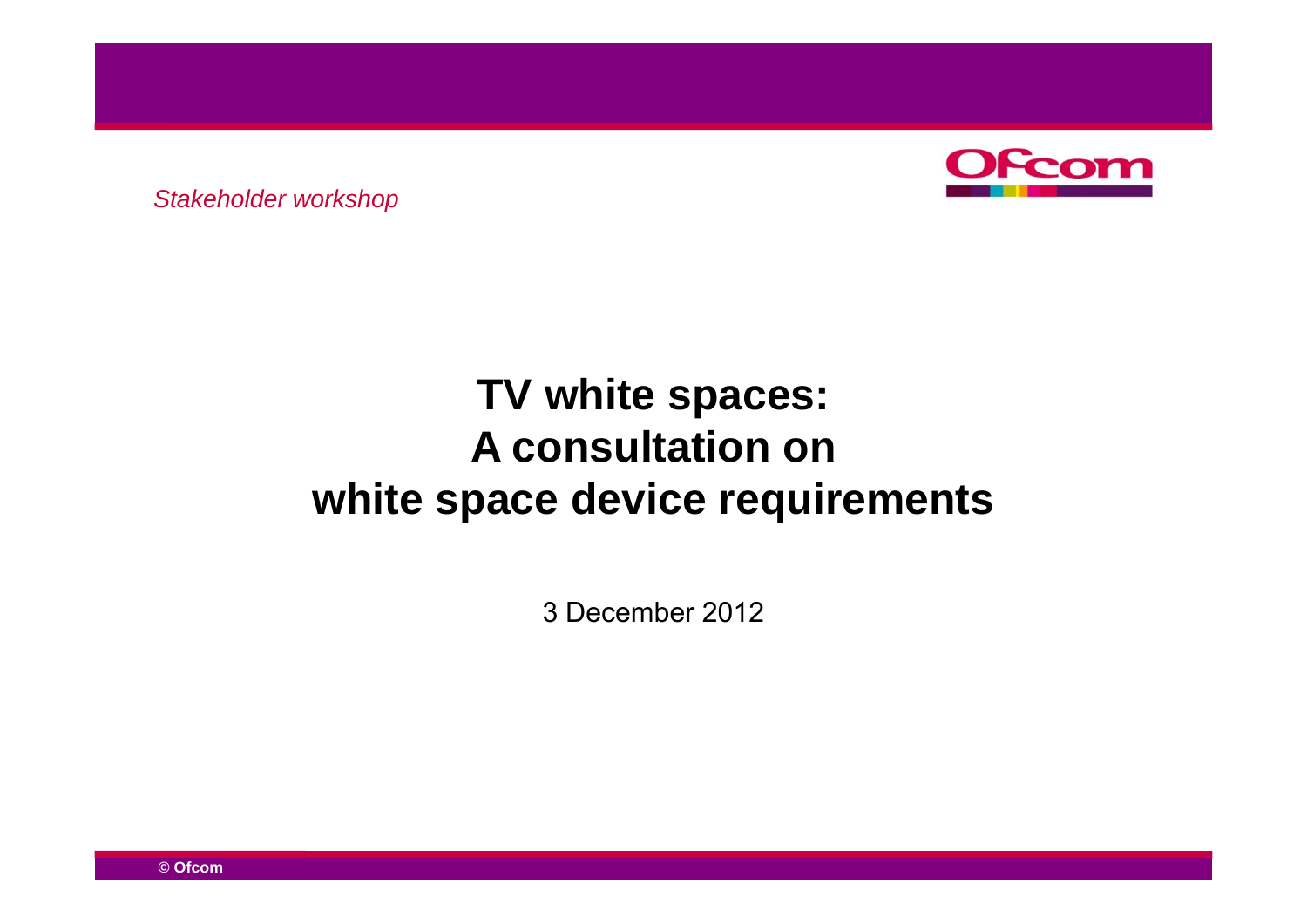

#### **Outline**

- **Introduction**
- **Background**
- **Requirements for WSDs**
- **Parameters**
- **Draft regulatory and technical deliverables**
- **Next steps**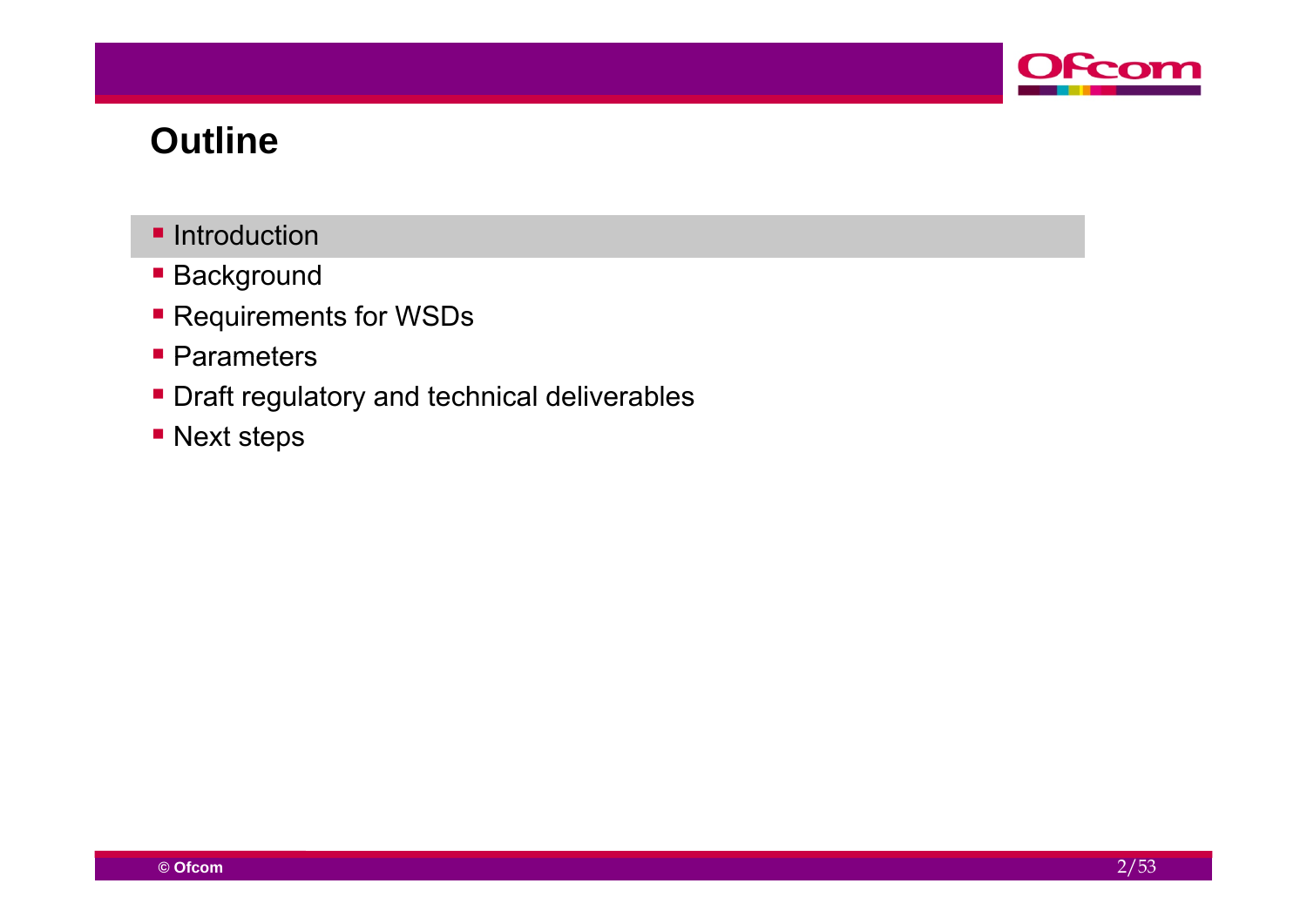

#### **Introduction**

- "White space spectrum" refers to frequencies that are not being used by existing licensees at all times or at all locations. A white space device (WSD) can make use of these frequencies provided that the risk of harmful interference to the licensed users of the spectrum can be appropriately managed.
- **EXEC** Location-aware wireless devices, assisted by databases which provide information on white space availability taking into account existing licensed use, offer the promise of opportunistic access to under-utilised frequency bands for innovative services.
- We believe that such database-assisted operation can be a key enabling technology for the efficient and dynamic sharing of spectrum in a variety of frequency bands.
- **This consultation addresses the requirements that we consider are necessary for** wireless apparatus to use the white spaces of the UHF TV band without causing harmful interference.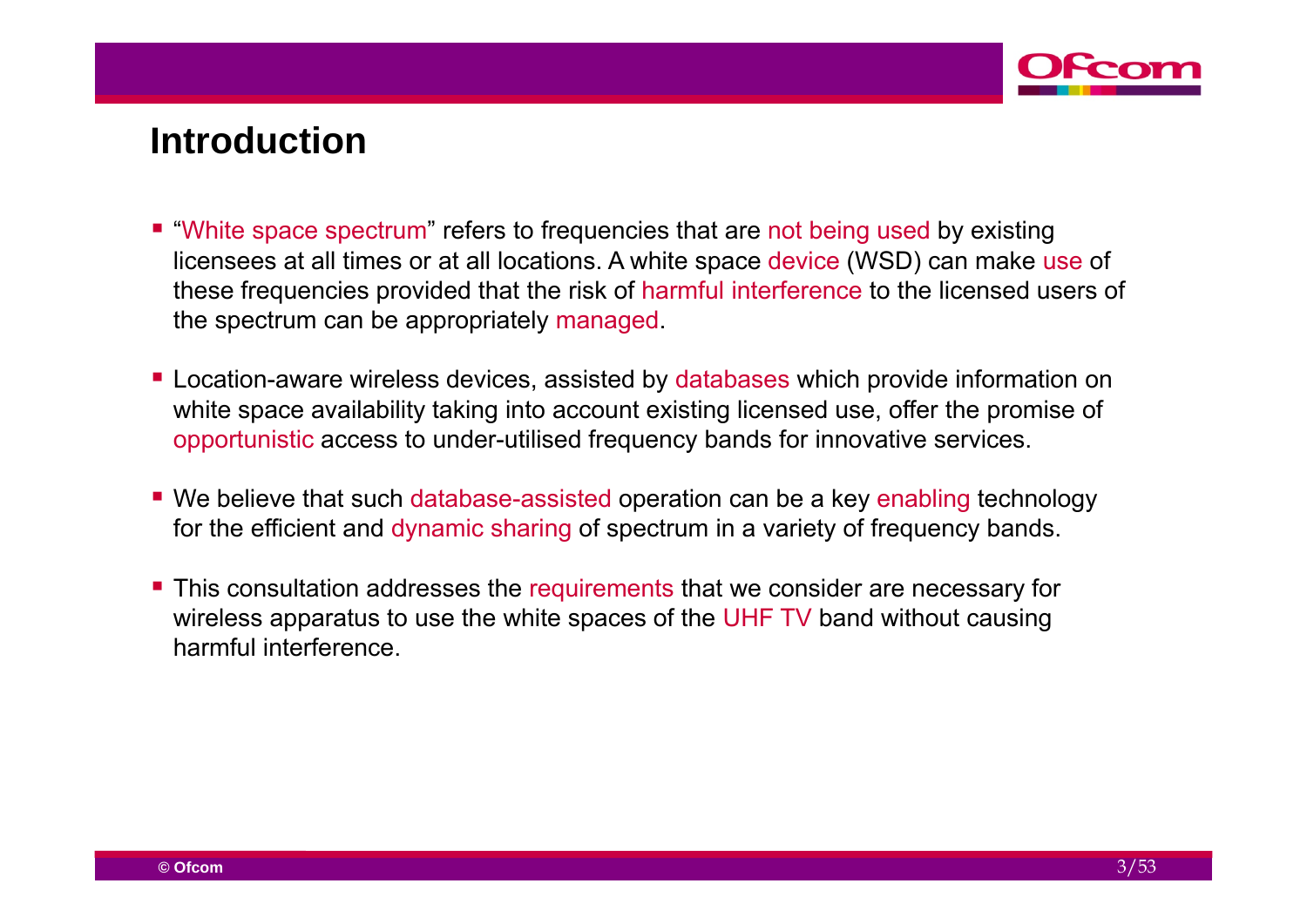

#### **Outline**

- **Introduction**
- **Background**
- **Requirements for WSDs**
- **Parameters**
- **Draft regulatory and technical deliverables**
- **Next steps**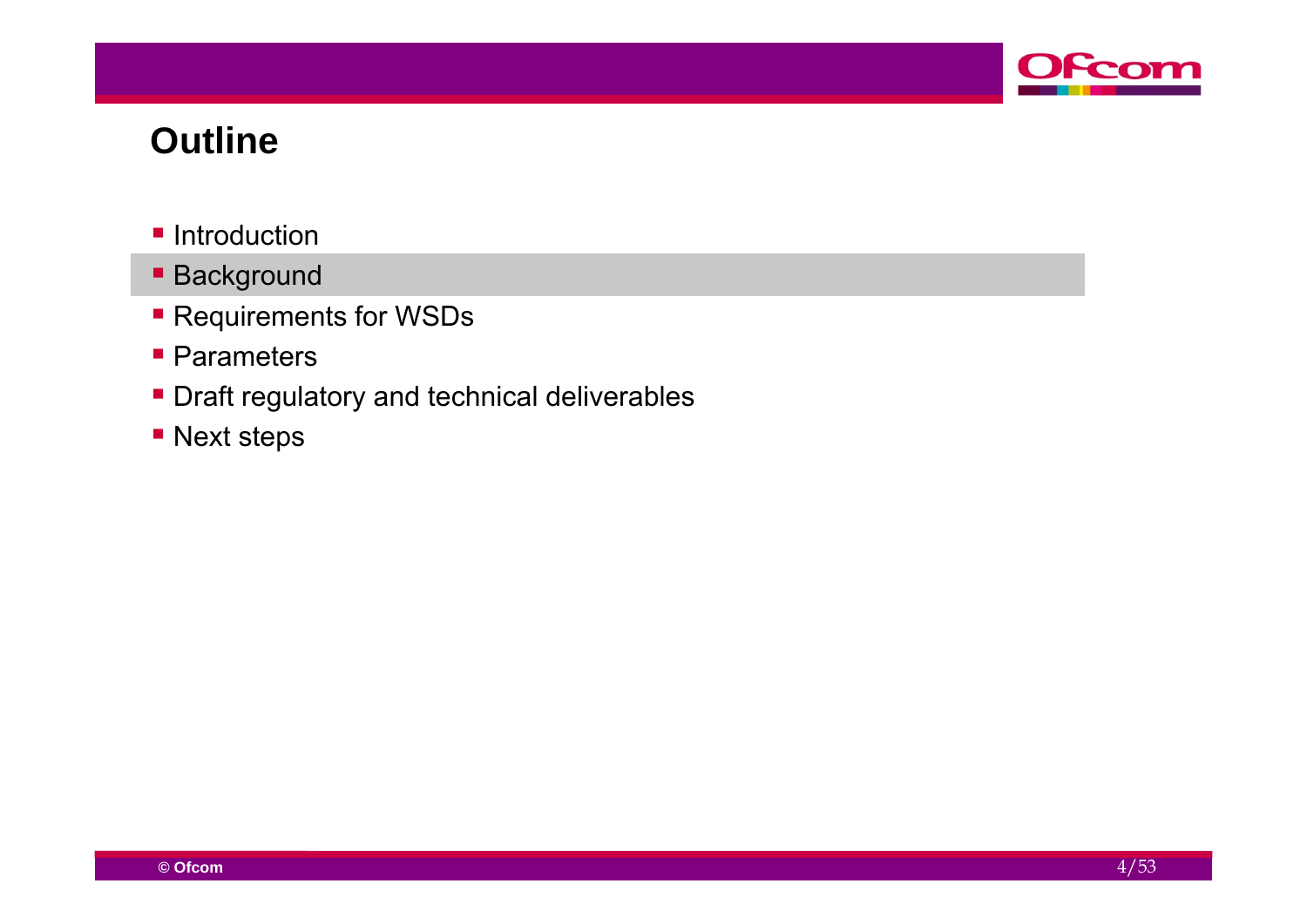

## **TV white spaces**

- "*White spaces*" refer to geographical areas where the radio spectrum is not used by the existing licensee.
- White space spectrum can be potentially accessed by users<br>TV broadcasts using the same<br>frequency need to leave spaces between the other than the licensee, resulting in
	- $\triangleright$  increased overall spectrum efficiency.
	- $\blacktriangleright$ innovative new services.
- **Protection of the incumbent** licensee(s) is paramount.

High power TV broadcasts using the same frequency need to leave spaces between their coverage areas to avoid interference.



These frequencies can be used in the "white spaces" in between by lower-power devices.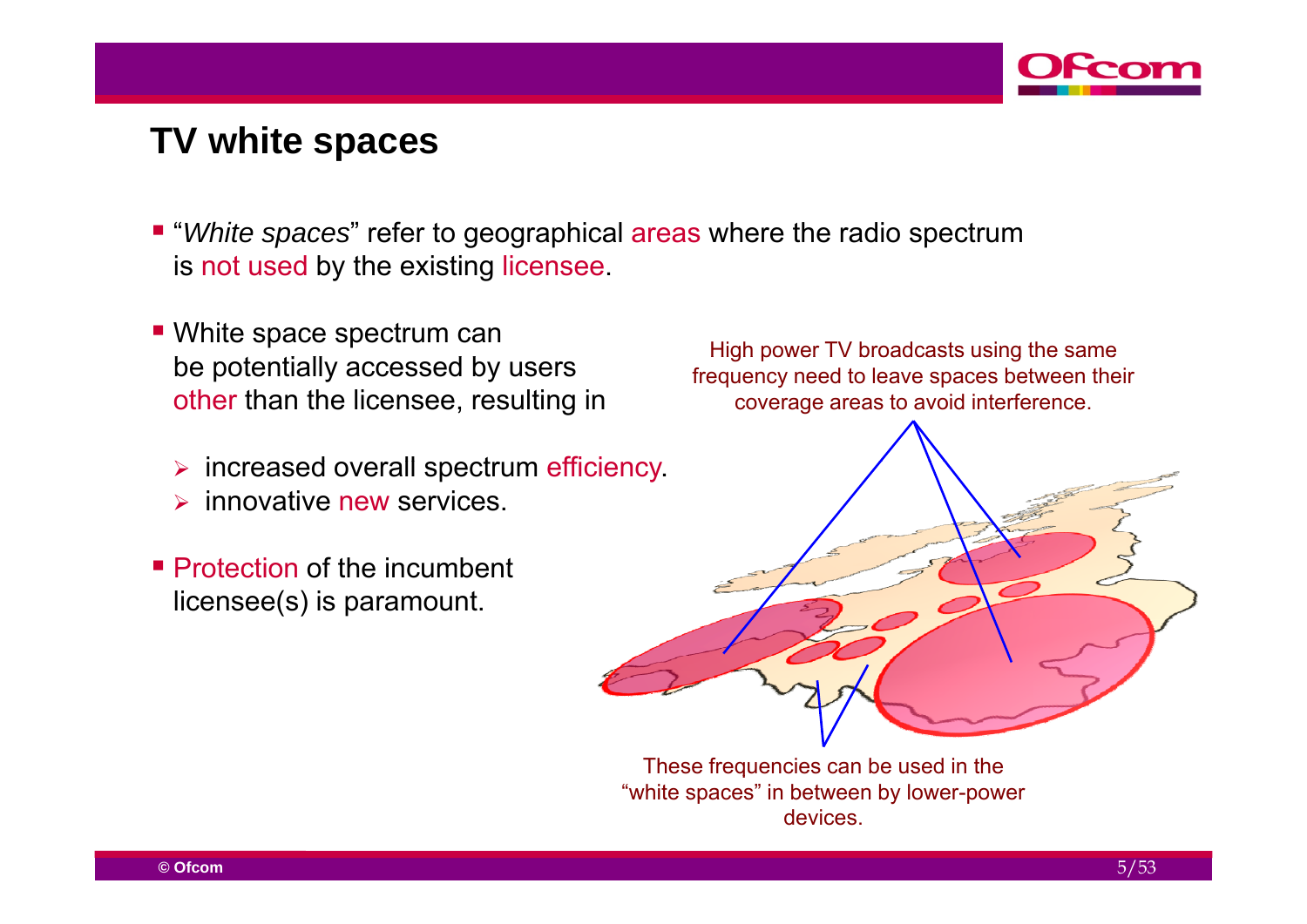

# **The UHF TV band TV and existing services in the UK**

**Example 3 Feraudio Figure 1** Access to the UHF TV band by white space devices (WSDs) would be subject to the appropriate protection of existing services.

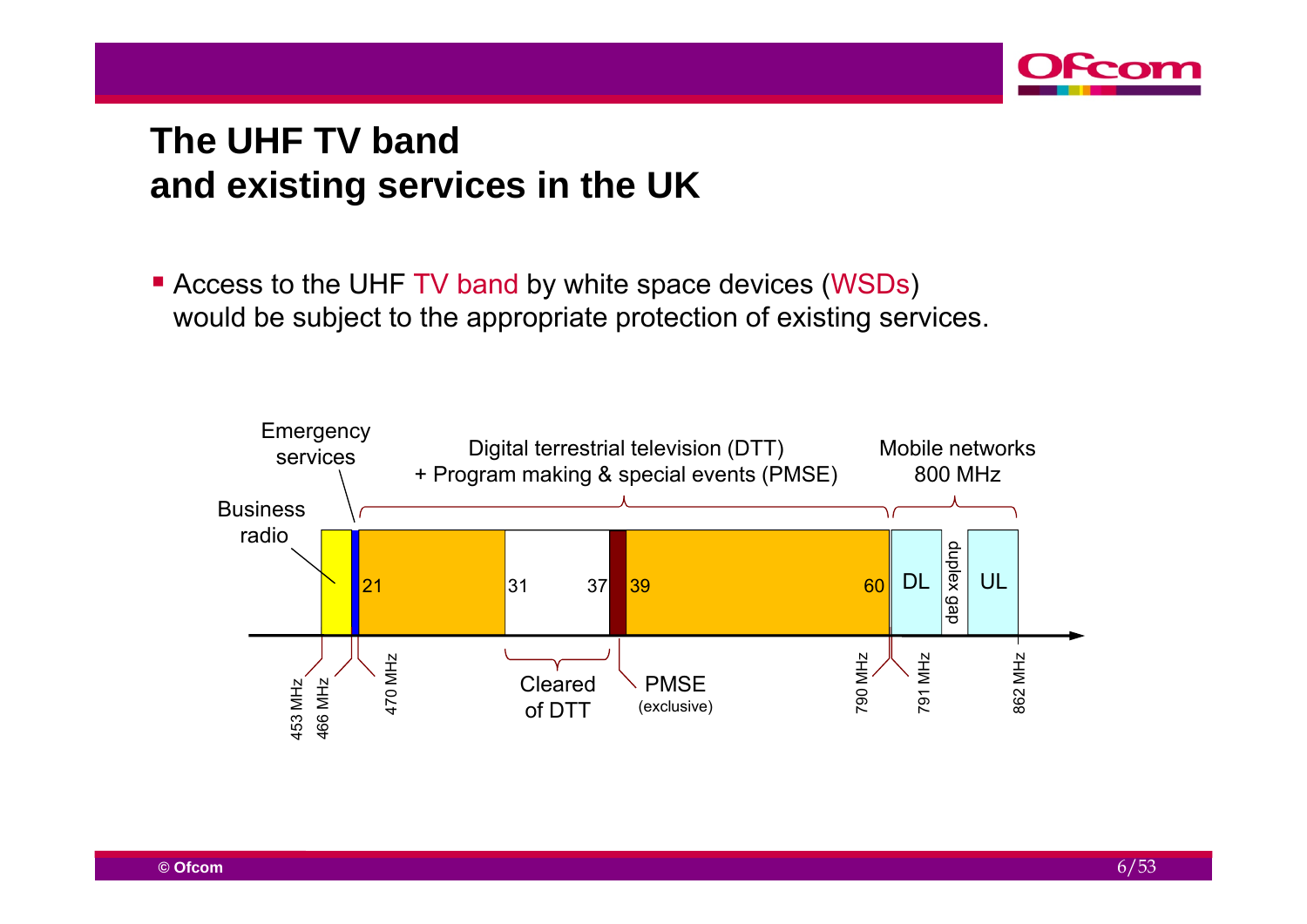

## **Use cases for WSDs**

- Use cases include:
	- $\blacktriangleright$ Rural broadband
	- $\blacktriangleright$ Hot-spot coverage
	- $\blacktriangleright$ In-home broadband
	- $\blacktriangleright$ In-home multi-media
	- $\blacktriangleright$ Machine-to-machine



Rural broadbandor utility meter reading (machine-to-machine).

■ Main driver:

Favourable propagation characteristics<br>of radio waves in the UHF TV band, and their ability to penetrate deep inside buildings.



In-home broadband, in-home multi-media distribution, or indoor public hot-spot coverage.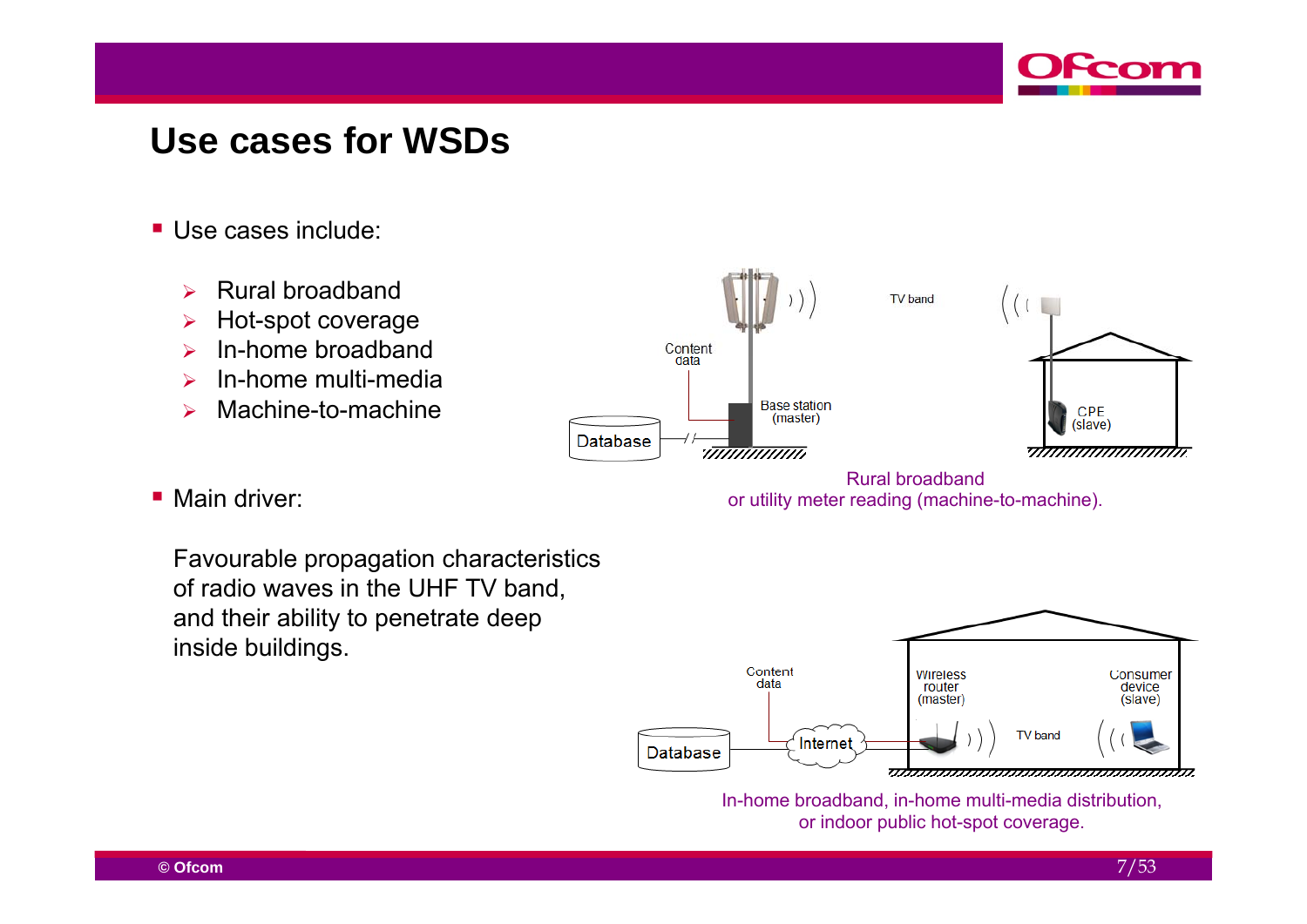

# **The path towards access to TV white spaces**

**Ofcom's consultations**

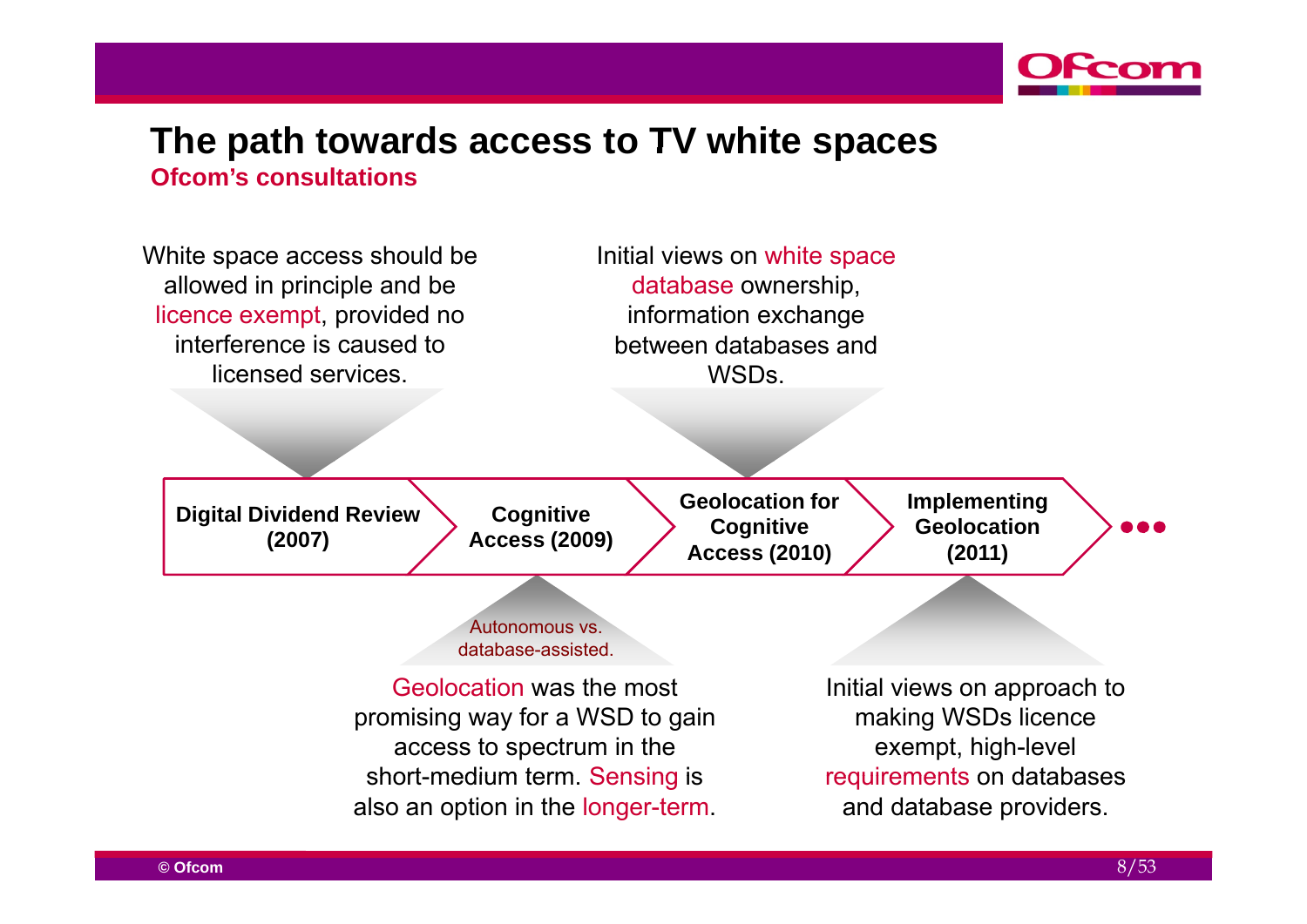



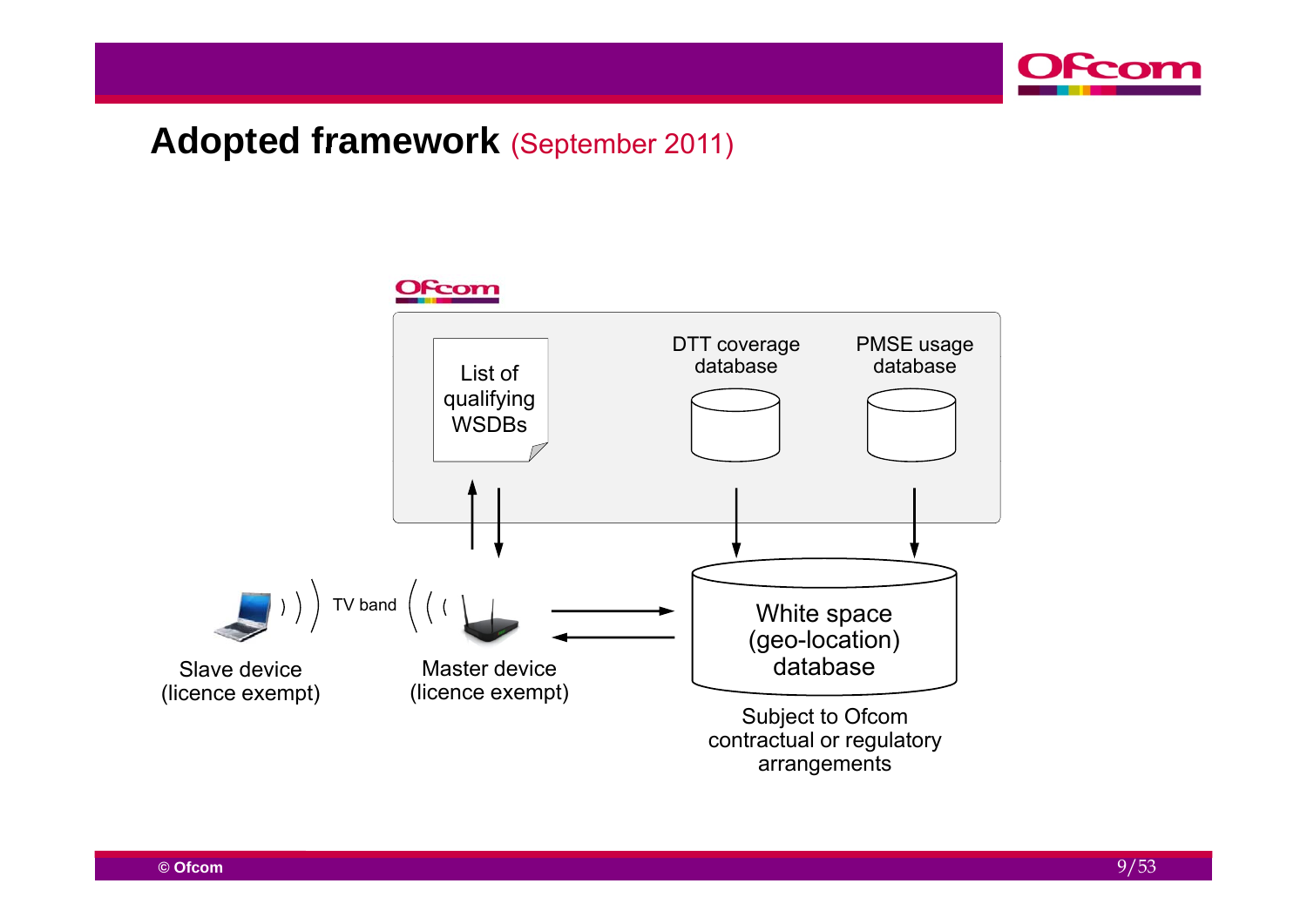

- WSDs should not cause undue interference to incumbent licensed users.
- **WSDs will be licence exempt provided they comply with requirements** captured in a statutory instrument.
- **Compliance with exemption regulations will require that WSDs operate according to** frequency/power ( *f*, *P*) parameters that they receive from a qualifying WSDB.
- A qualifying WSDB will generate ( f, P) parameters for WSDs based on information relating to protection of incumbent users that Ofcom will regularly make available.
- **WSDs will be able to identify qualifying WSDBs by consulting** a list on a website maintained by Ofcom, and select a preferred WSDB from that list. The choice of preferred WSDB will be for the master WSD to determine itself.

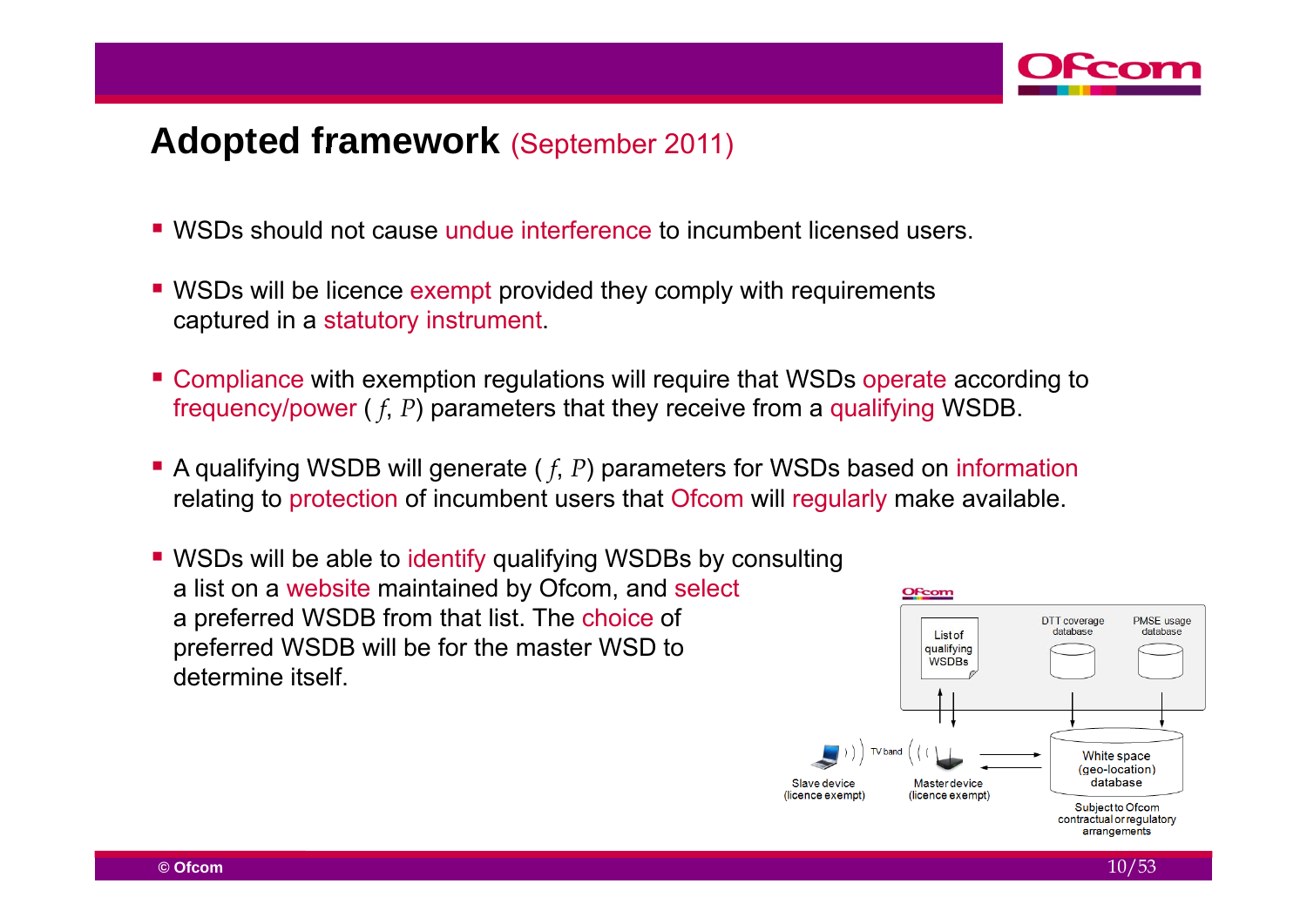

- To be included on this list, WSDB providers will have to satisfy Ofcom that they are qualified to provide WSDB services. Ofcom and each WSDB provider will enter into arrangements that specify the obligations applying to the provision of qualified WSDB services.
- **WSDs may be a master or a slave.**

A master is required to have

- $\blacktriangleright$ a communications link to access Ofcom's list of qualifying WSDBs, and
- $\blacktriangleright$ a communications link to query one of the qualifying WSDBs.

A slave WSD does not have a direct connection to Ofcom or a WSDB; it will obtain its ( *f*, *P*) parameters from a WSDB through a master WSD.

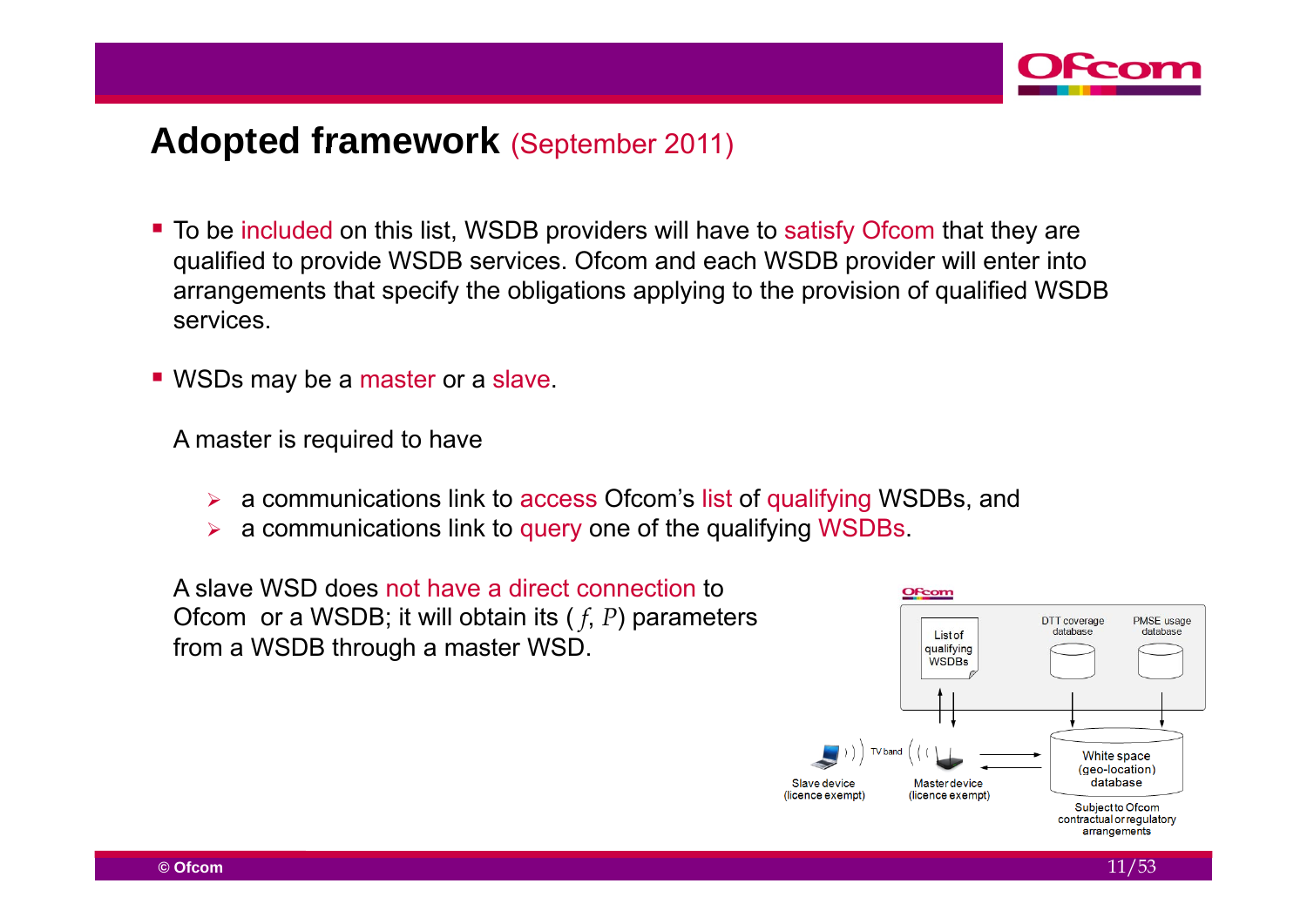

- A WSDB may be "open" or "closed". An open WSDB provides services to any WSD. A closed WSDB only serves a closed group of WSDs. It will be for the WSDB operator to determine its commercial arrangements with WSDs.
- A WSDB must provide frequency/power parameters to WSDs on a non-discriminatory basis; i.e., a WSDB must provide the same parameters to all WSDs which have the same device characteristics and are in the same geographic location.
- The number of qualifying WSDBs will not be capped.
- A WSDB may provide supplementary "value-added" services to devices. An example of this could be <sup>a</sup> classification of the available channels according to their quality. **OFcom**

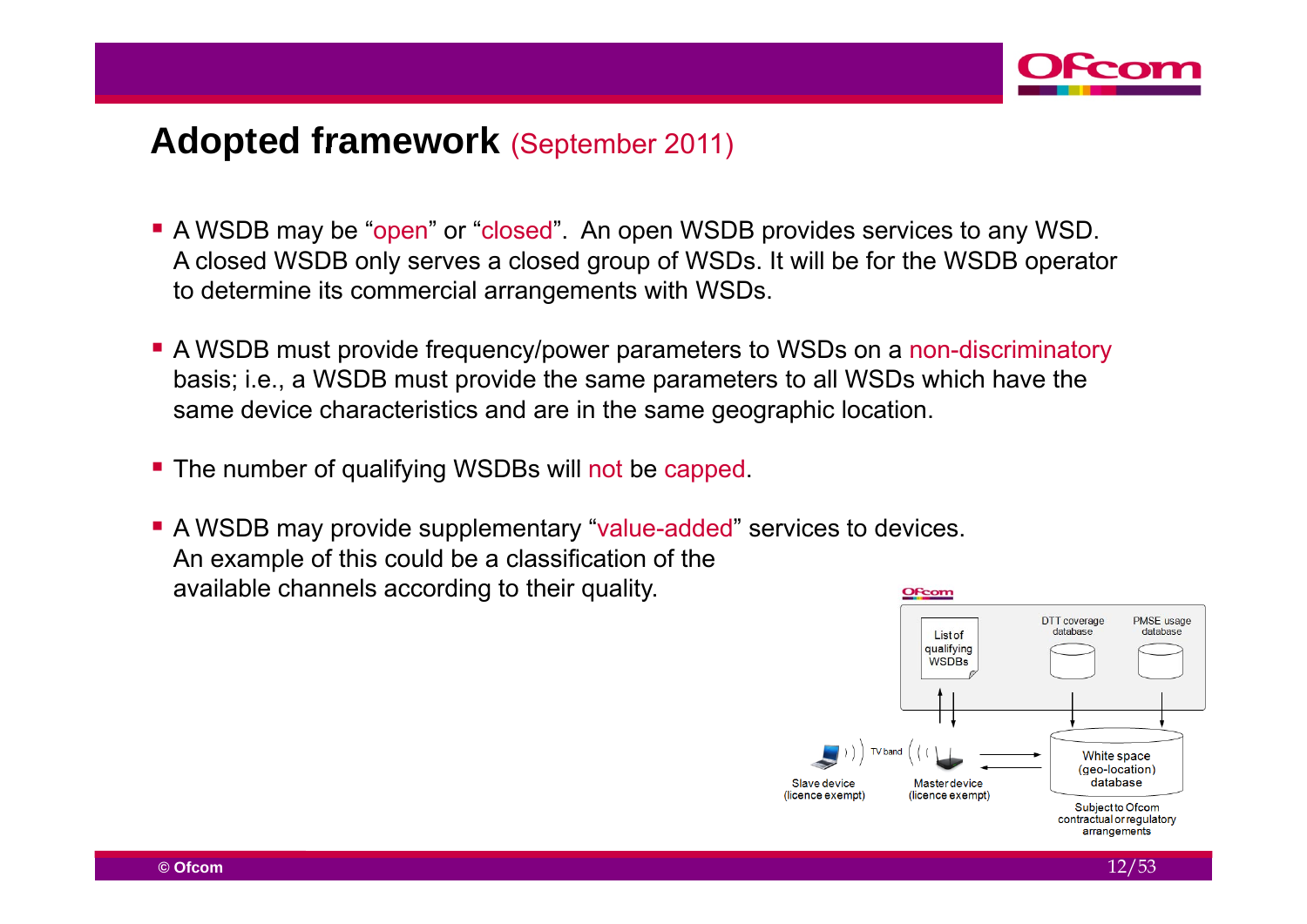

#### Device requirements and licence exemption

- **This is the subject of this consultation.**
- We have engaged extensively with stakeholders over the past year within a technical working group to discuss the requirements for regulation and technical specification of WSDs.
- We have now created a framework for the operation of WSDs that is implemented through three draft documents setting out the proposed requirements:
	- $\triangleright$  Example draft statutory instrument (SI)
	- $\blacktriangleright$ Draft interface requirement (IR)
	- Voluntary national standard (VNS)

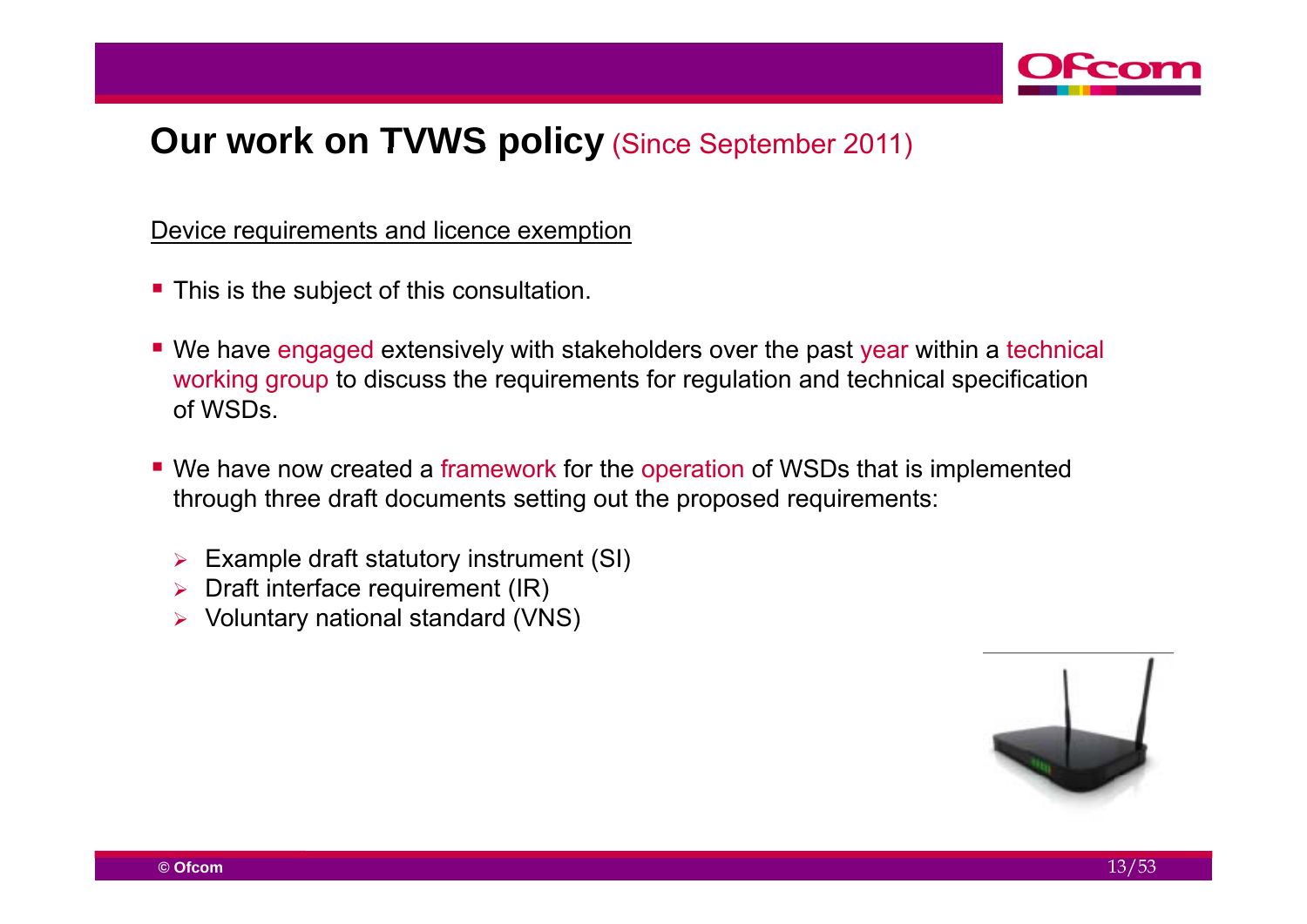

#### Co-existence with existing services

- We have engaged closely with stakeholders over the past six months, to discuss the technical parameters for co-existence between WSDs and the DTT and PMSE services.
- **These discussions have been informed by** 
	- $\blacktriangleright$ measurements of protection ratios for DTT and PMSE receivers, and
	- $\blacktriangleright$  $\triangleright$  measurements and modelling of interferer-victim geometries and coupling.
- We have not yet decided on the co-existence parameters.
- **Our studies in this area are on-going,** but are expected to be completed in early 2013. We intend to subsequently consult on our proposals.

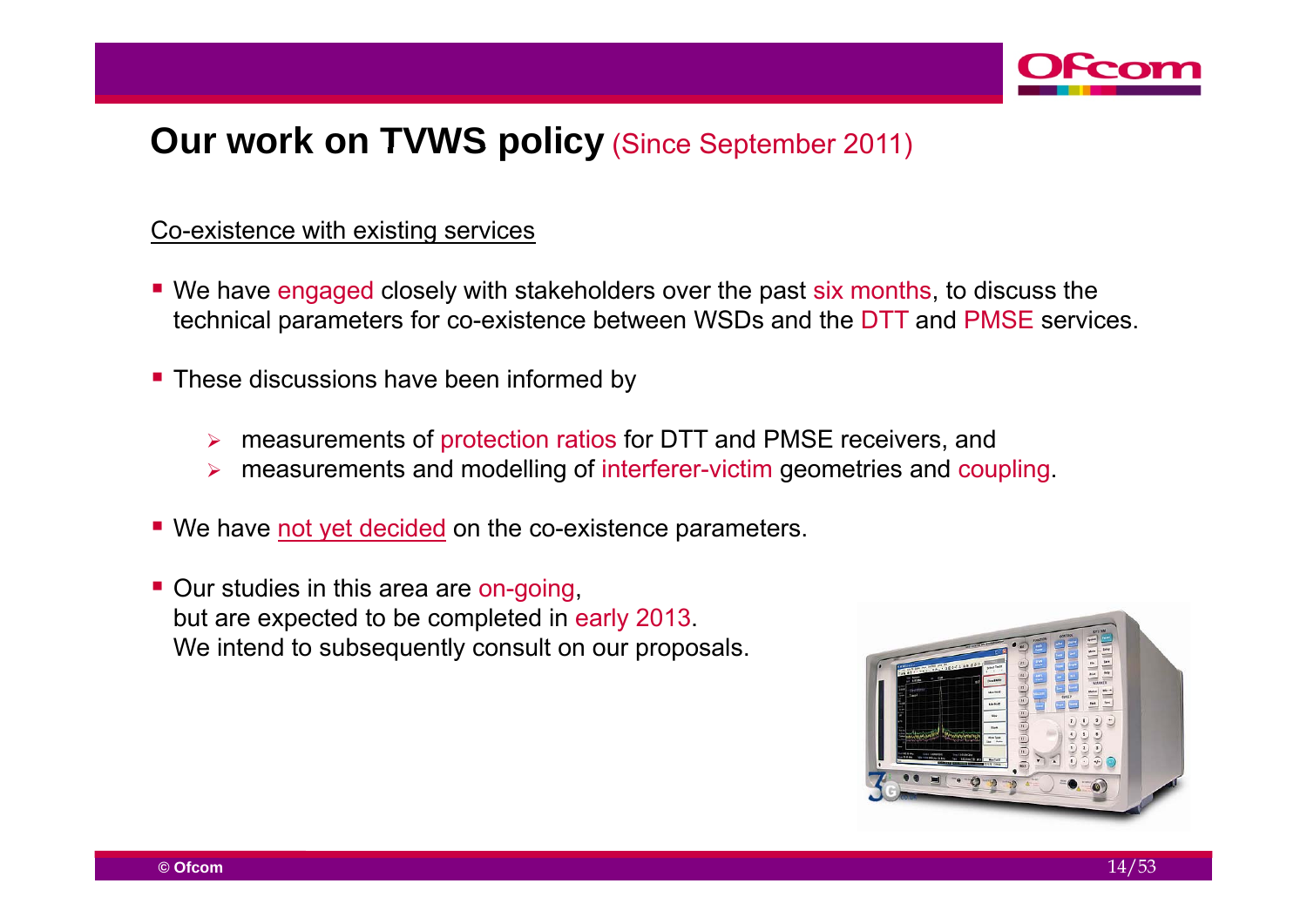

#### Database requirements and qualification

- **Dur framework involves Ofcom entering into arrangements with WSDB providers who** have demonstrated that their WSDBs meet certain requirements and are able to provide the  $(f, P)$  parameters and other instructions to WSDs.
- We are working to develop the details of the WSDB requirements and to translate these into contractual terms. We expect to engage with stakeholders to discuss the substance of these.
- We are also considering holding an "end to end" trial to test the interoperation of Ofcom's systems, with WSDBs and devices. We are also evaluating the impact of the WSDB approach on Ofcom's operations.

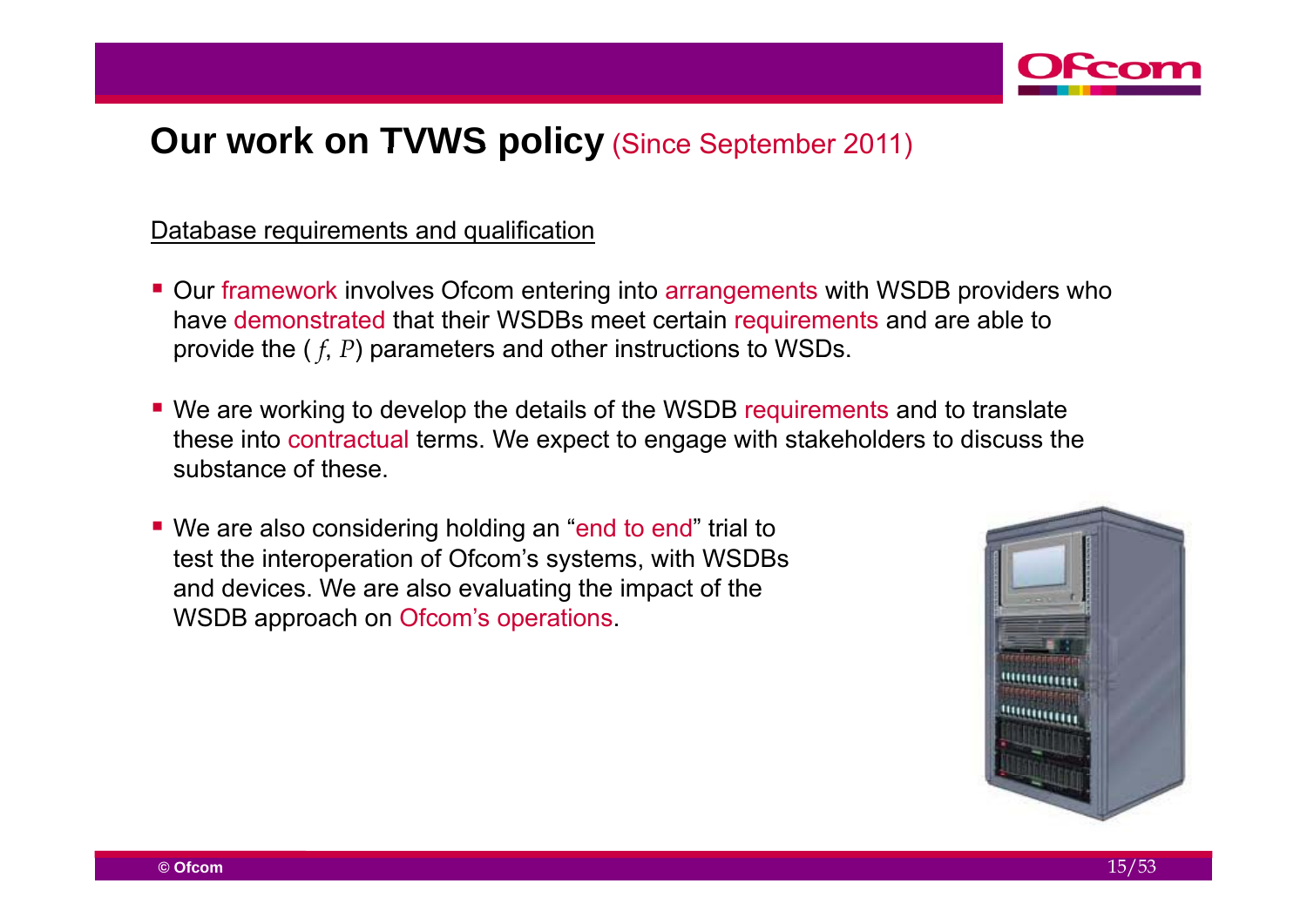

Making information on DTT and PMSE available to databases

- Our proposal in the 2011 Statement was that WSDBs would calculate TVWS availability, using the DTT and PMSE data as input.
- We are considering whether this should be the case or whether Ofcom should calculate TVWS availability in-house and then pass it on to the WSDBs.
- **The main reason for the latter alternative** is the complexity of the calculations and the need to ensure a consistent output from all databases. We will address this issue in the co-existence consultation mentioned above.

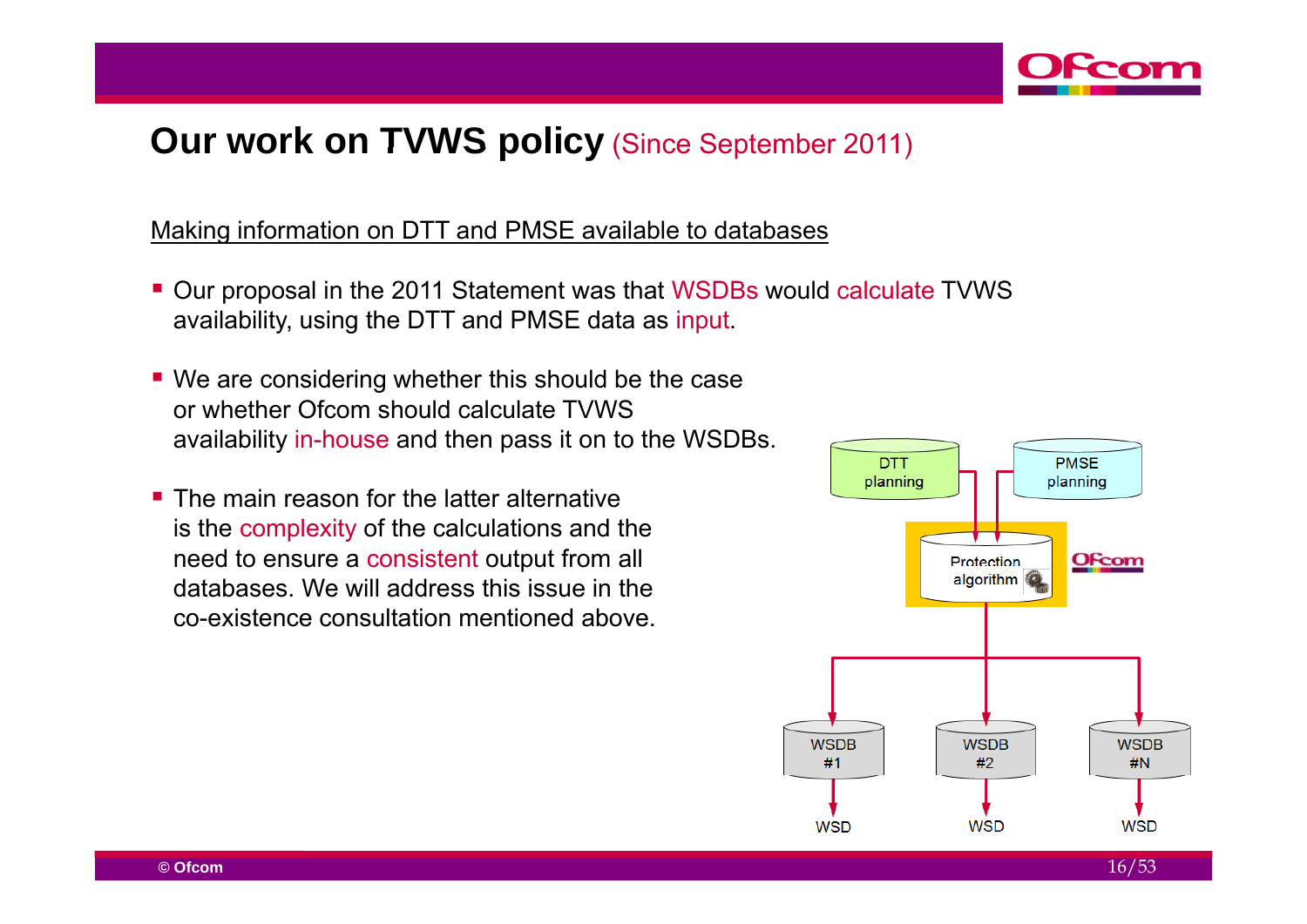

#### Baseline and enhanced modes

- Our "baseline" framework for WSDs, as set out in our 2011 Statement, involves automatic reporting of device parameters from WSDs to WSDBs.
- Analysis suggests that fixed WSDs may benefit from *enhanced* TVWS availability if certain parameters (e.g., distance to nearest victim, antenna characteristics, etc.) are reported by the user of the device and accounted for by the WSDBs.
- **However, this so-called "enhanced mode" raises new questions regarding the** authorisation of the WSDs, and the arrangements between Ofcom, WSDBs and the organisations putting the WSDs into operation.
- If a ln our view, these questions will be better addressed once the details of the baseline mode have been finalised. We intend to do this by publishing a consultation document on the enhanced mode.

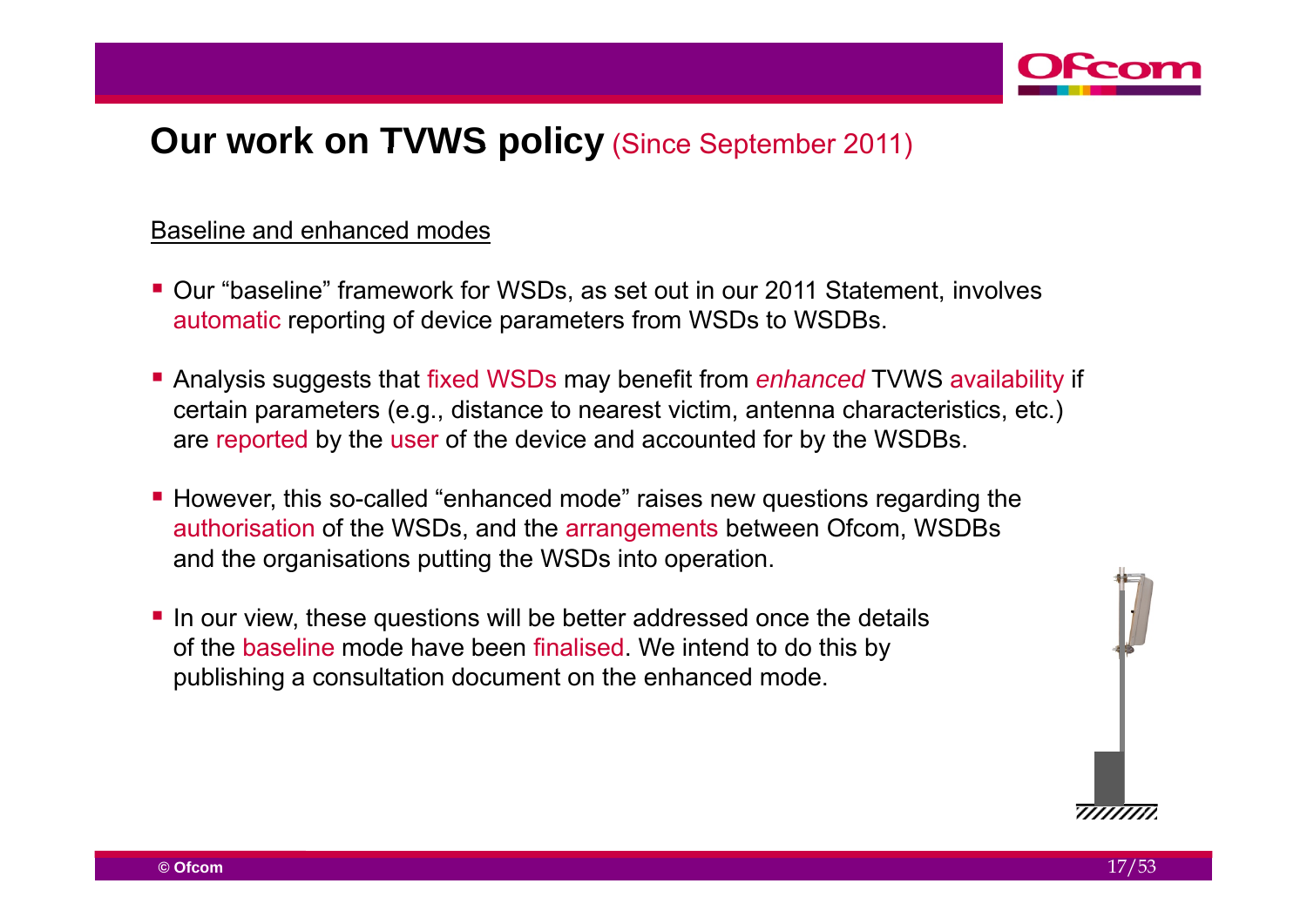#### Government's Communications Review

- **The Government's review asks for views on how to reduce regulatory** burdens and future-proof for the digital age. A key element of this review is spectrum.
- In Ofcom's response to a DCMS discussion paper we suggested that there were potential benefits from having a clear framework for the provision, management and regulation of databases (and their providers) that perform the function or have the effect of managing access to spectrum. We also noted that we should have the ability to the recover the costs involved in this way of managing spectrum.

#### International activities

- We have contributed to a number of key European activities, including the work of:
	- $\triangleright$  ECC SE43 in defining the co-existence parameters for the operation of WSDs;
	- **ETSI BRAN in defining European harmonised standard (EN 301 598).**



department for culture, media and sport



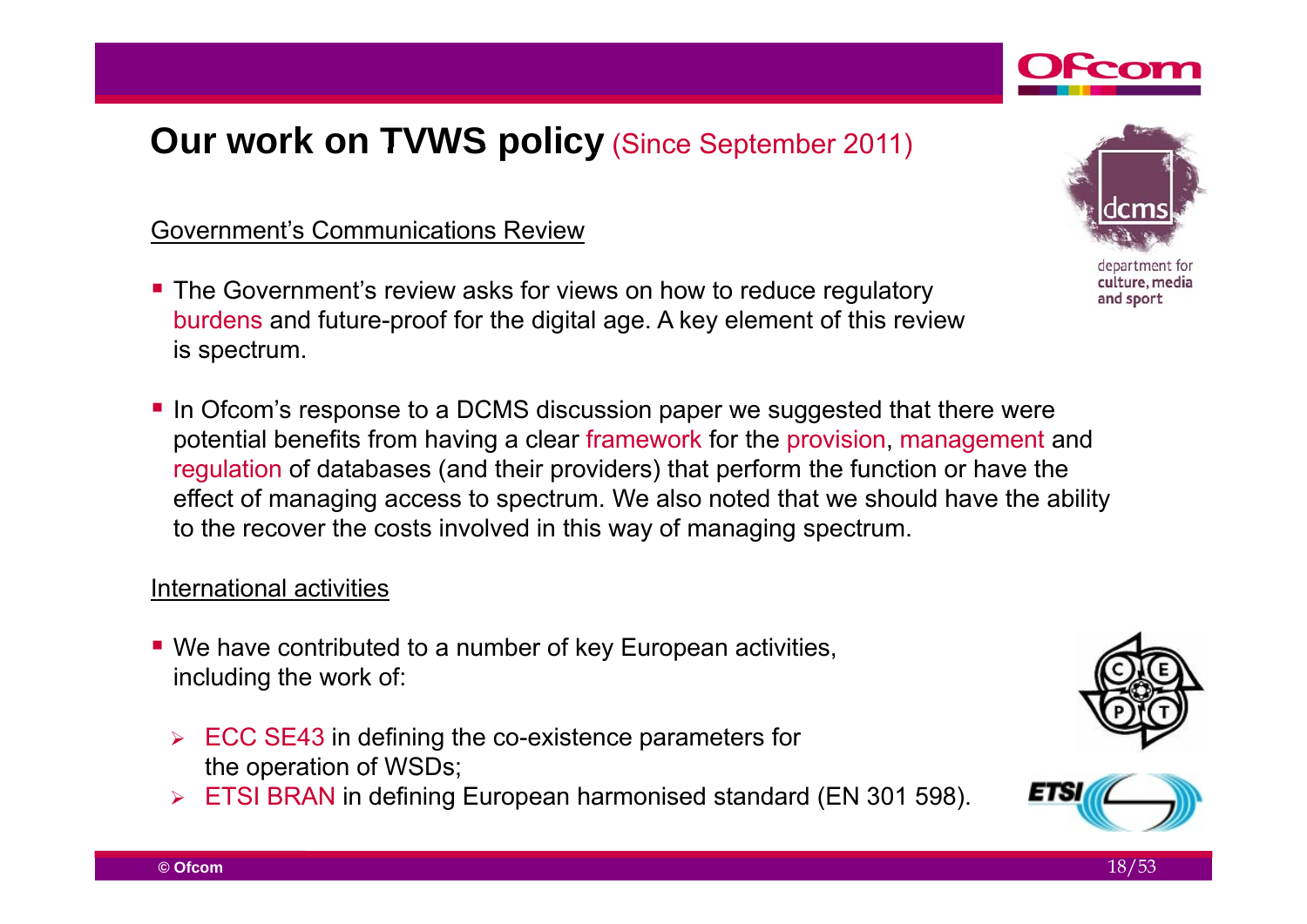

#### **Outline**

- **Introduction**
- **Background**
- **Requirements for WSDs** 
	- $\triangleright$  High-level requirements
	- $\blacktriangleright$ Device categories
	- $\blacktriangleright$ Sequence of information exchange
	- $\triangleright$  Additional operational requirements
- **Parameters**
- **Draft regulatory and technical deliverables**
- **Next steps**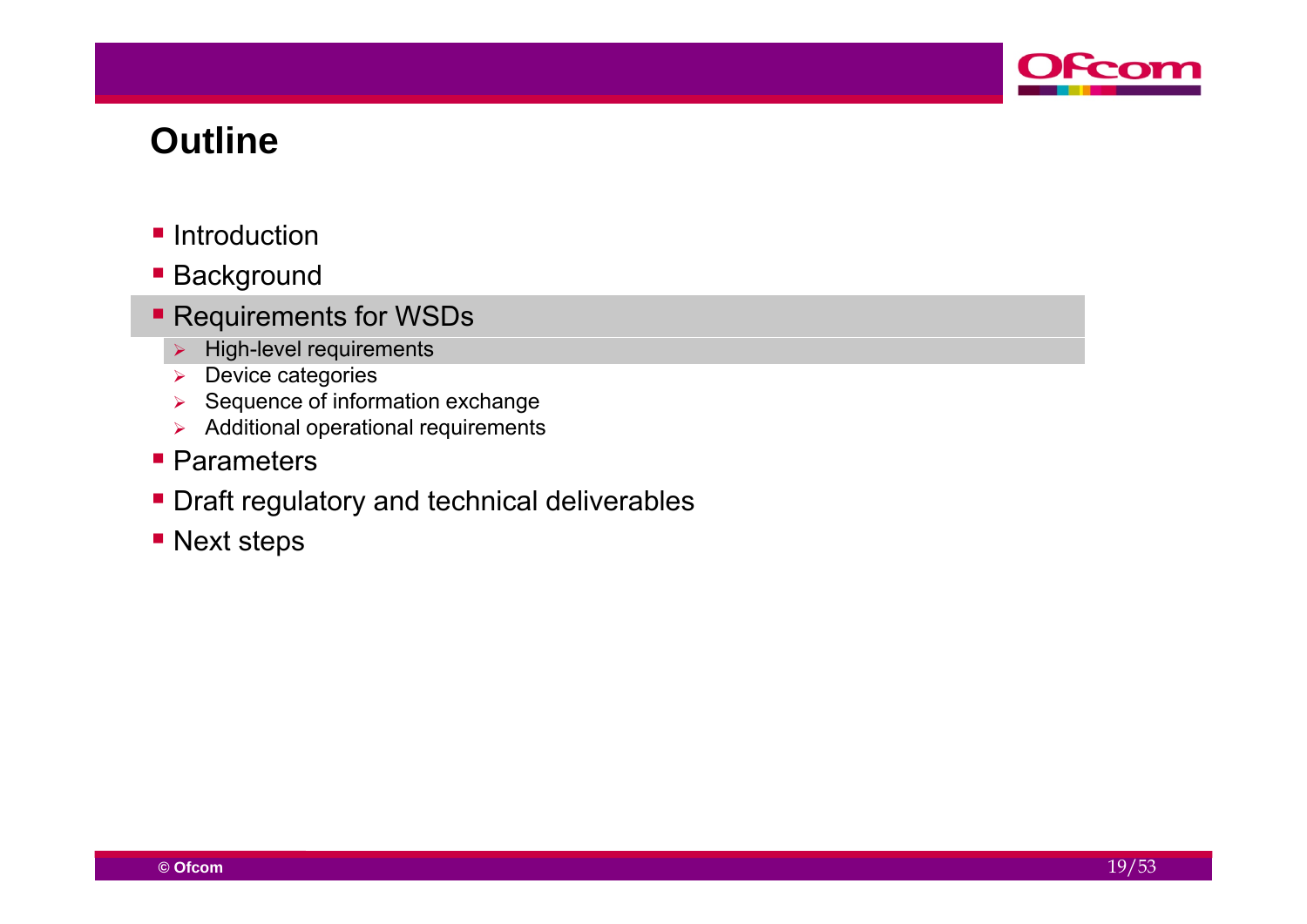

#### **Ofcom s' duties**

- Our principal duties are towards citizens and consumers.
- With regards to spectrum, our key duties are to ensure optimal use and promote benefits such as innovation and competition.
- We have interpreted these duties as requiring us to
	- $\triangleright$  facilitate access to white spaces, because there are significant benefits to consumers;
	- appropriately protect DTT and PMSE. DTT is very important for consumers, and also from <sup>a</sup> public service perspective. PMSE equipment is used in <sup>a</sup> range of activities generating important economic and social value;
	- $\triangleright$  minimise the regulatory burden. We need to have regulation to enable use of TV white spaces and to protect incumbents, but we have tried to keep this to a minimum.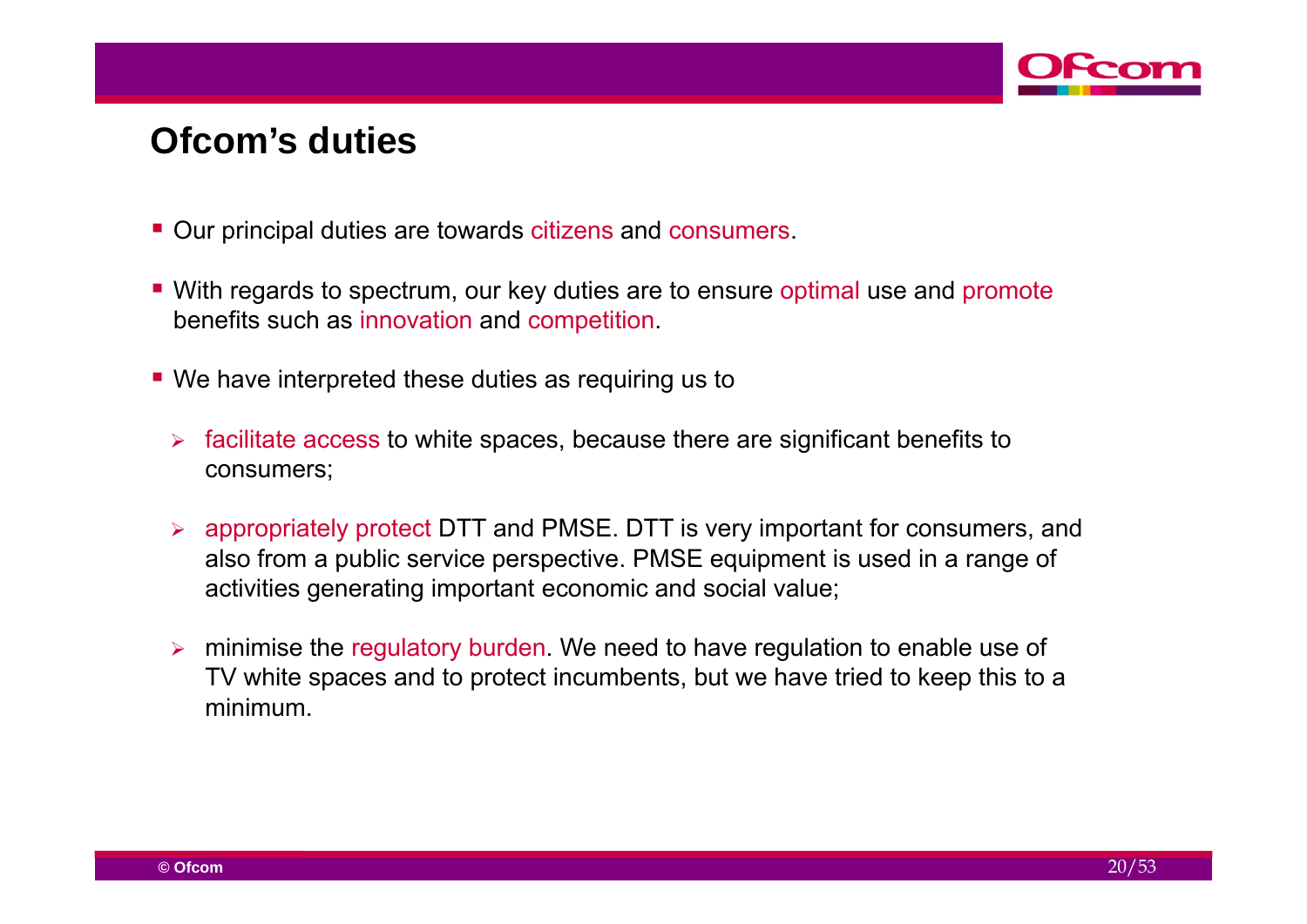

#### **Framework re re-visited <sup>+</sup> terminology visited**

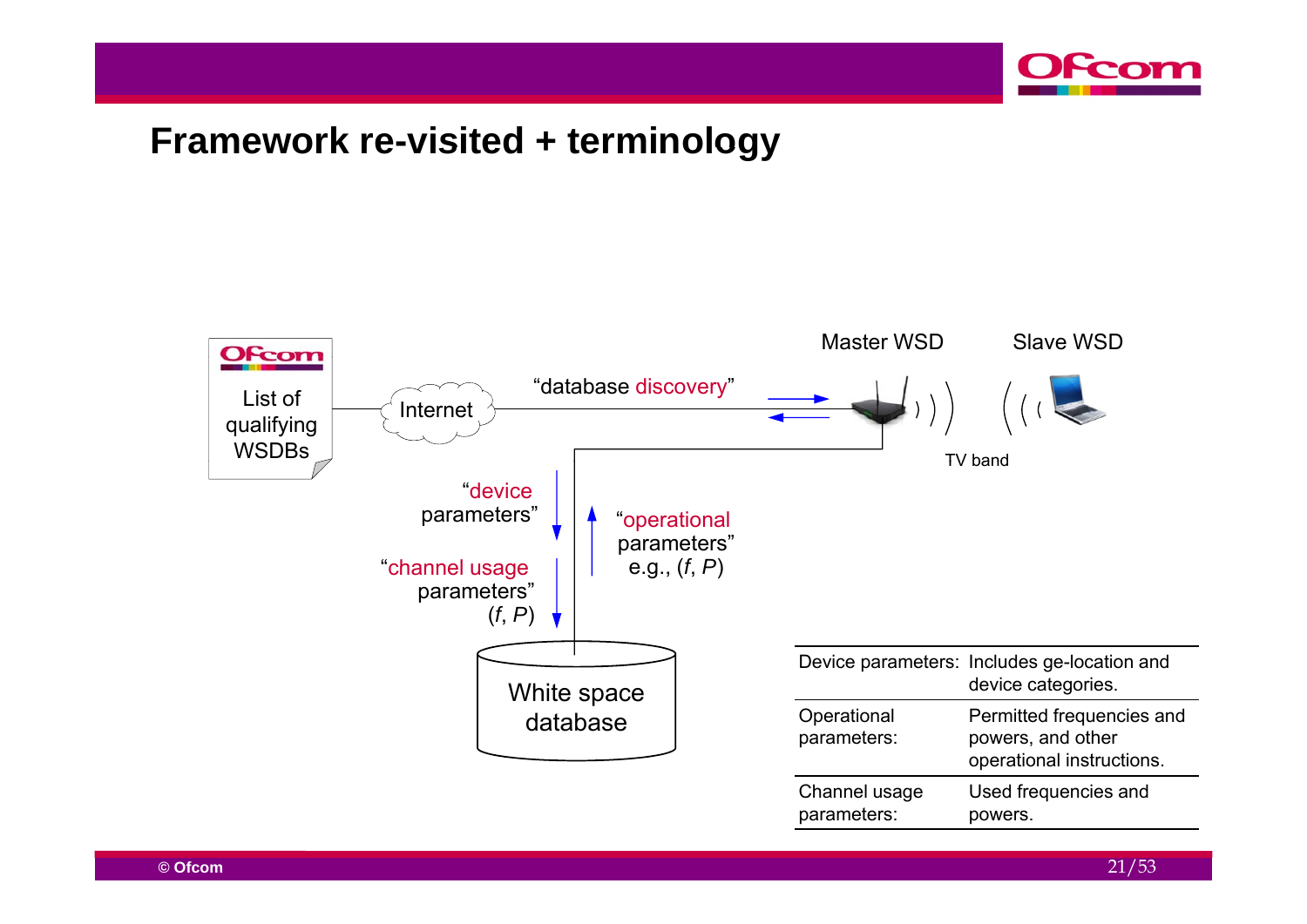

#### **High level requirements**

- We have set out a sequence of information exchange between WSDBs, master WSDs, and slave WSDs. These reflect the following high level requirements:
	- ▶ A qualifying WSDB must receive information from a WSD about the characteristics of that WSD in order to generate operational parameters for that WSD.
	- $\triangleright$  A qualifying WSDB must maintain a record of the usage of the TVWSs. This means that each device must report back to the WSDB the actual frequencies and powers that it uses. We believe this is important for the purpose of spectrum management for two reasons:
		- □ To enable offending WSDs to be readily identified if interference occurs.
		- **□** To allow the WSDBs (and Ofcom) to know the extent to which available white spaces are being used.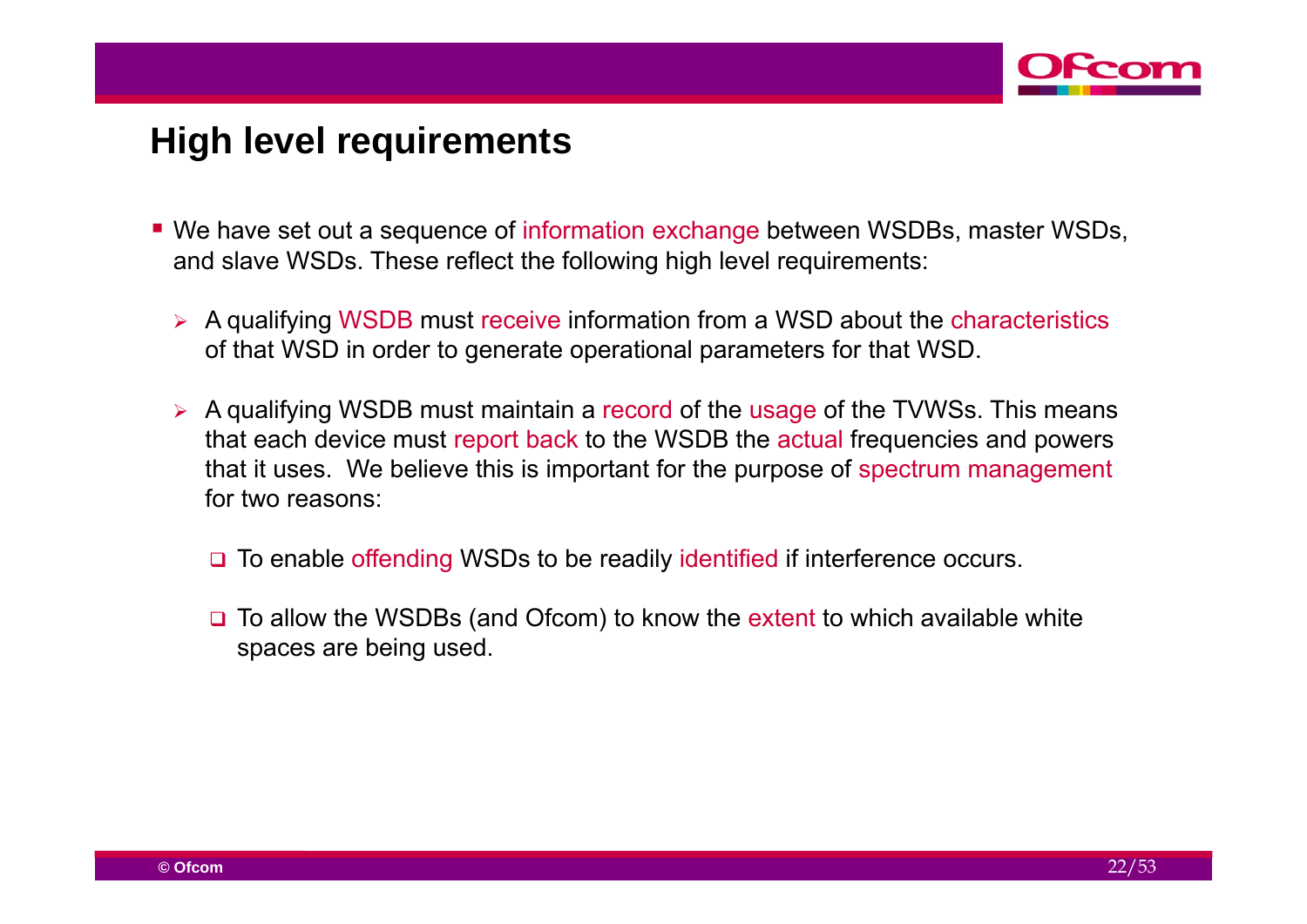

## **High level requirements**

- We acknowledge that a range of WSD technologies are likely to emerge, so we have defined the requirements to be technology-neutral.
- We have specified the sequence of operations at a high level, with only enough detail to ensure that necessary information is exchanged between WSDs and WSDBs.
- We do not believe that our requirements impose constraints on industry-led innovation in this field, or on the emergence of technology standards which specify the details of the communication protocols.
- We recognise that the requirement to report back to the WSDB the actual usage parameters is not present in other licence exempt use. However, we believe that the circumstances of licence exemption in the UHF TV band make it important to keep track of actual use.
- The reporting of actual use is relatively straightforward to implement once the database and the communications infrastructure are in place.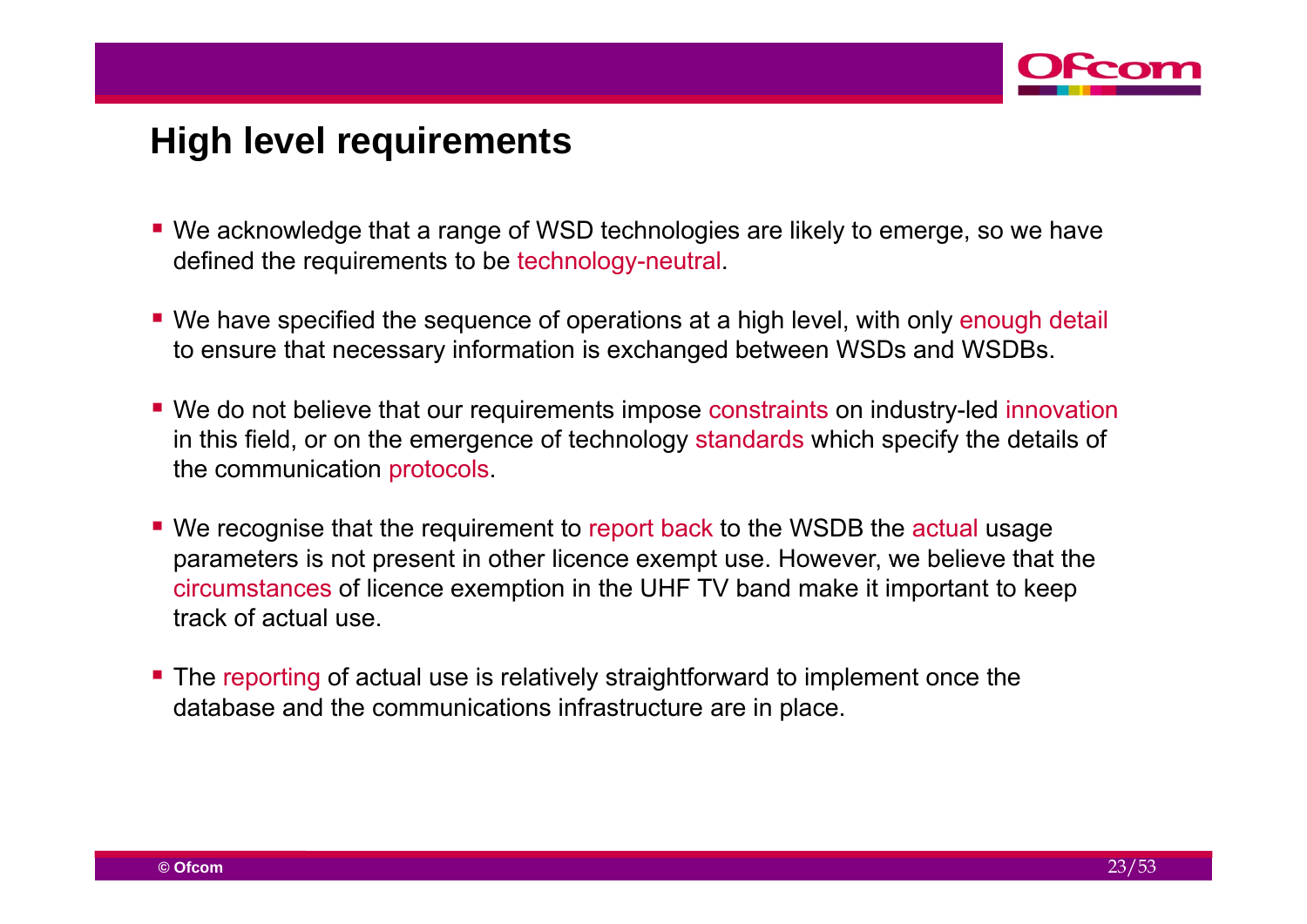

#### **Outline**

- **Introduction**
- **Background**
- **Requirements for WSDs** 
	- $\blacktriangleright$ High-level requirements
	- **Device categories**
	- $\triangleright$  Sequence of information exchange
	- $\triangleright$  Additional operational requirements
- **Parameters**
- **Draft regulatory and technical deliverables**
- **Next steps**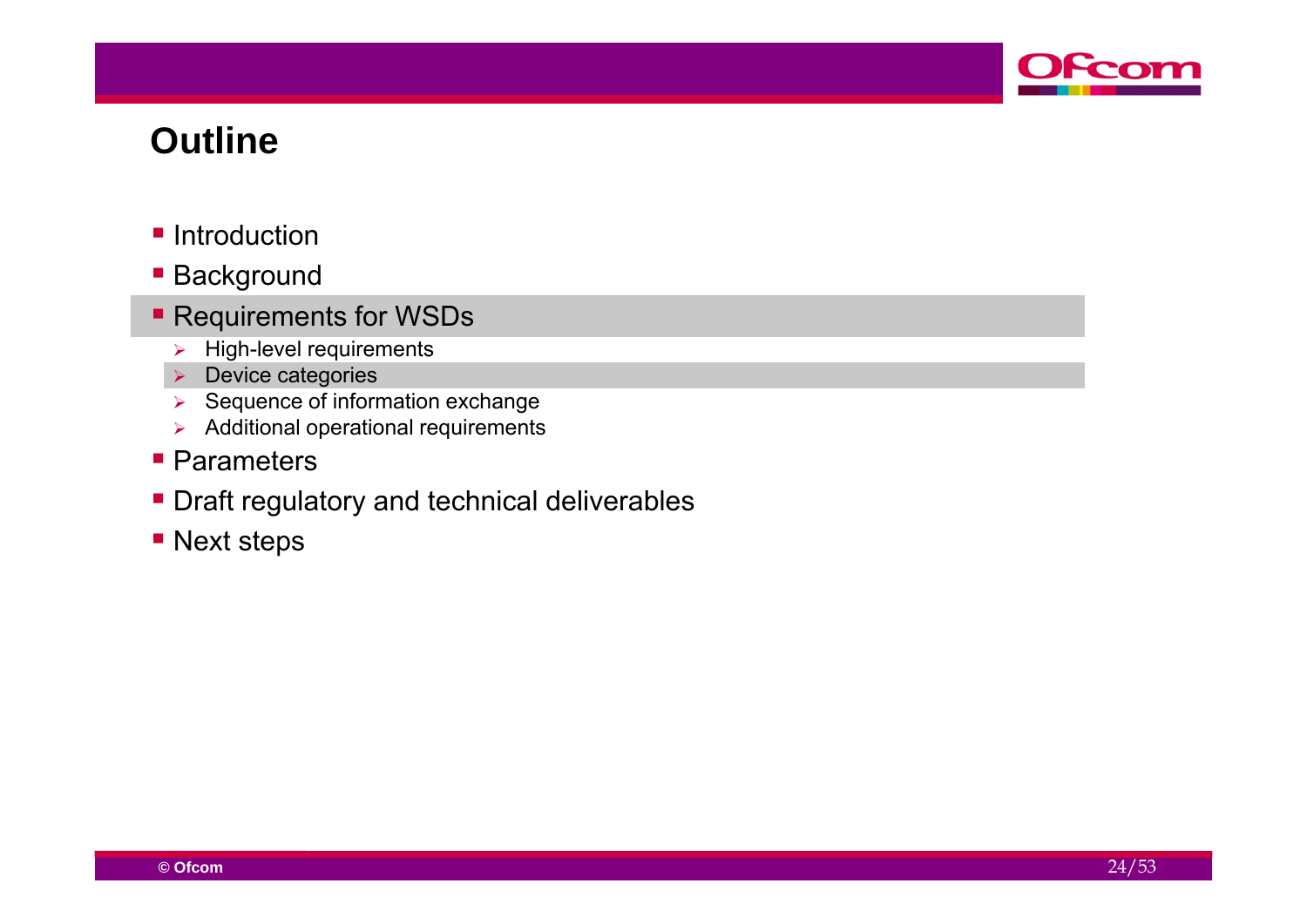

## **Device categories (a subset of device parameters) subset**

- **These are:** 
	- 1) Device Type (A/B: fixed outdoor/other)
	- 2) Emission class (spectral leakage)
	- 3) Radio technology (time-frequency signal structure)
- **The categories identify WSDs with different deployment and performance** characteristics. These allow manufacturers the flexibility to create WSDs at a range of cost points, and for the industry to match these to different use cases.
- **The reporting of the WSD categories to WSDBs ensures that WSDs that are less likely** to cause interference to existing users are allowed to transmit with more relaxed constraints.
- The overhead of signalling the categories to a WSDB is a small fraction of the signalling capabilities of a modern wireless device. Furthermore, the requirement for WSDBs to create category-specific operational parameters is readily manageable given the state-of-the art in computing technology.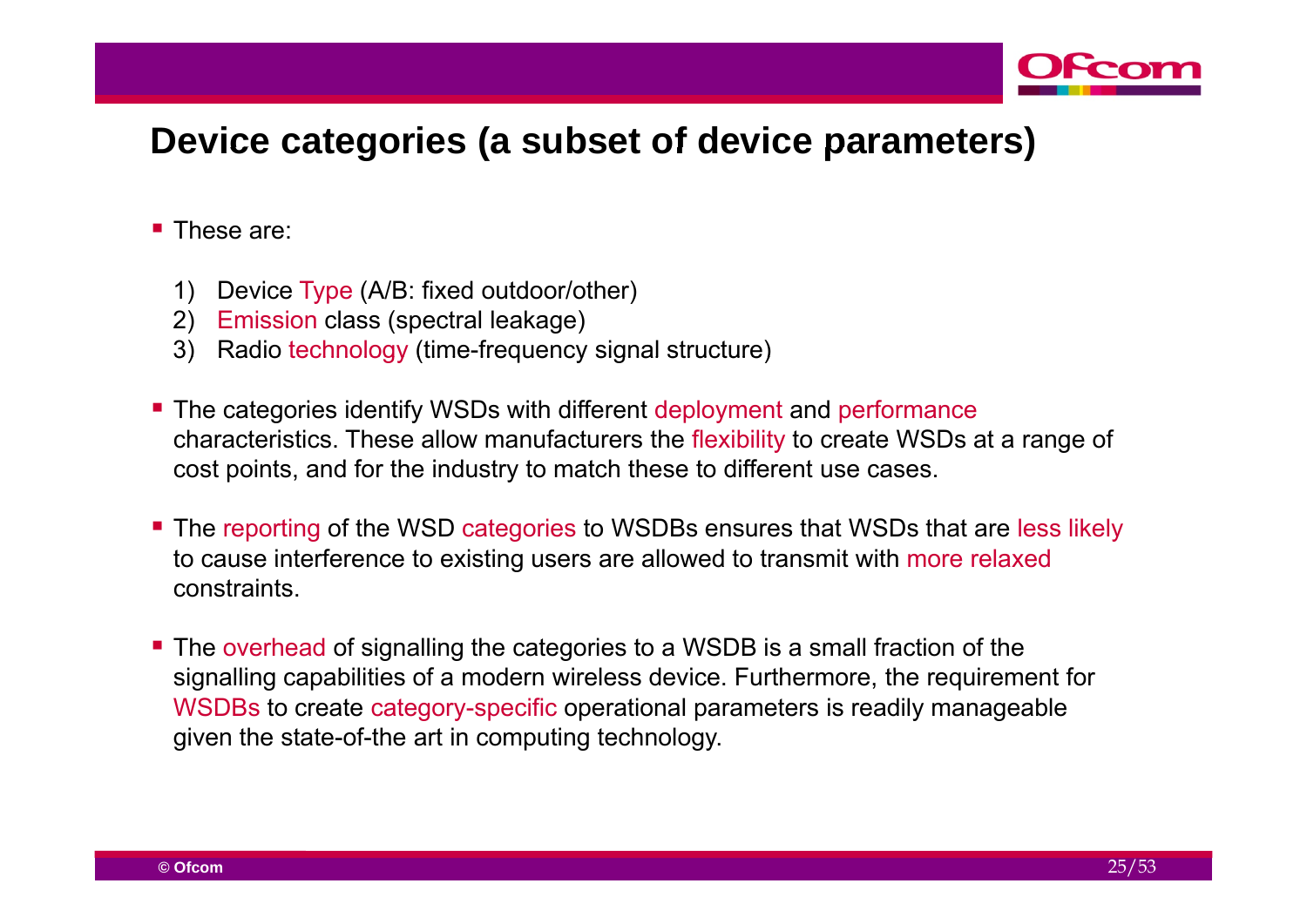

#### **Outline**

- **Introduction**
- **Background**
- **Requirements for WSDs** 
	- $\blacktriangleright$ High-level requirements
	- $\blacktriangleright$ Device categories
	- $\triangleright$  Sequence of information exchange
	- $\triangleright$  Additional operational requirements
- **Parameters**
- **Draft regulatory and technical deliverables**
- **Next steps**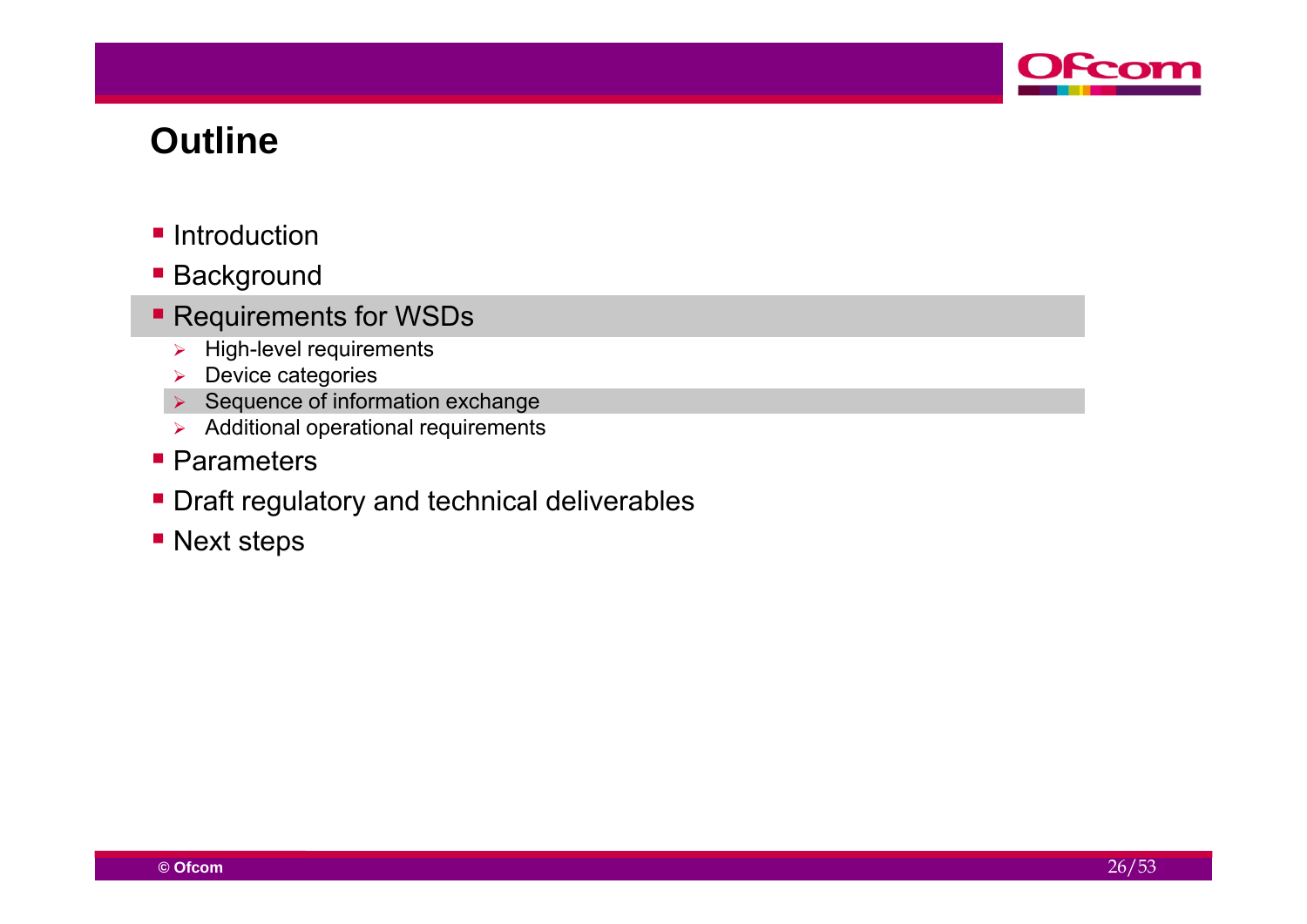

## **Sequence of operations**

- We define the sequence of operations as four phases.
- These will be preceded by WSDB discovery.



- We use the term "association" to refer to the process whereby a slave WSD initially identifies itself to its serving master WSD.
- Phase (d) is optional if association is over the UHF TV band.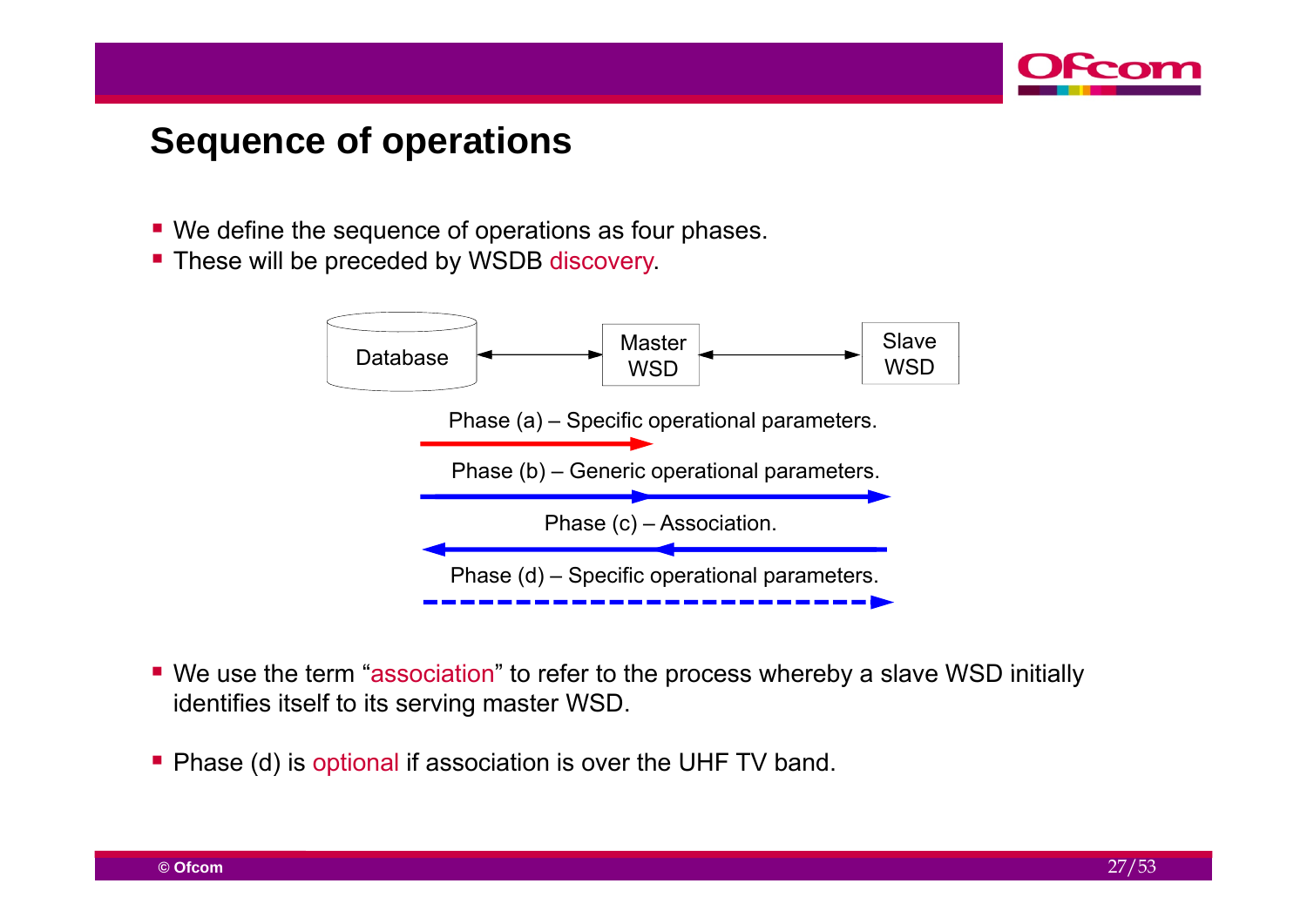

#### **Parameter exchange**



■ Device parameters must be determined automatically by WSDs to reduce risk of tampering and false reporting.

**© Ofcom**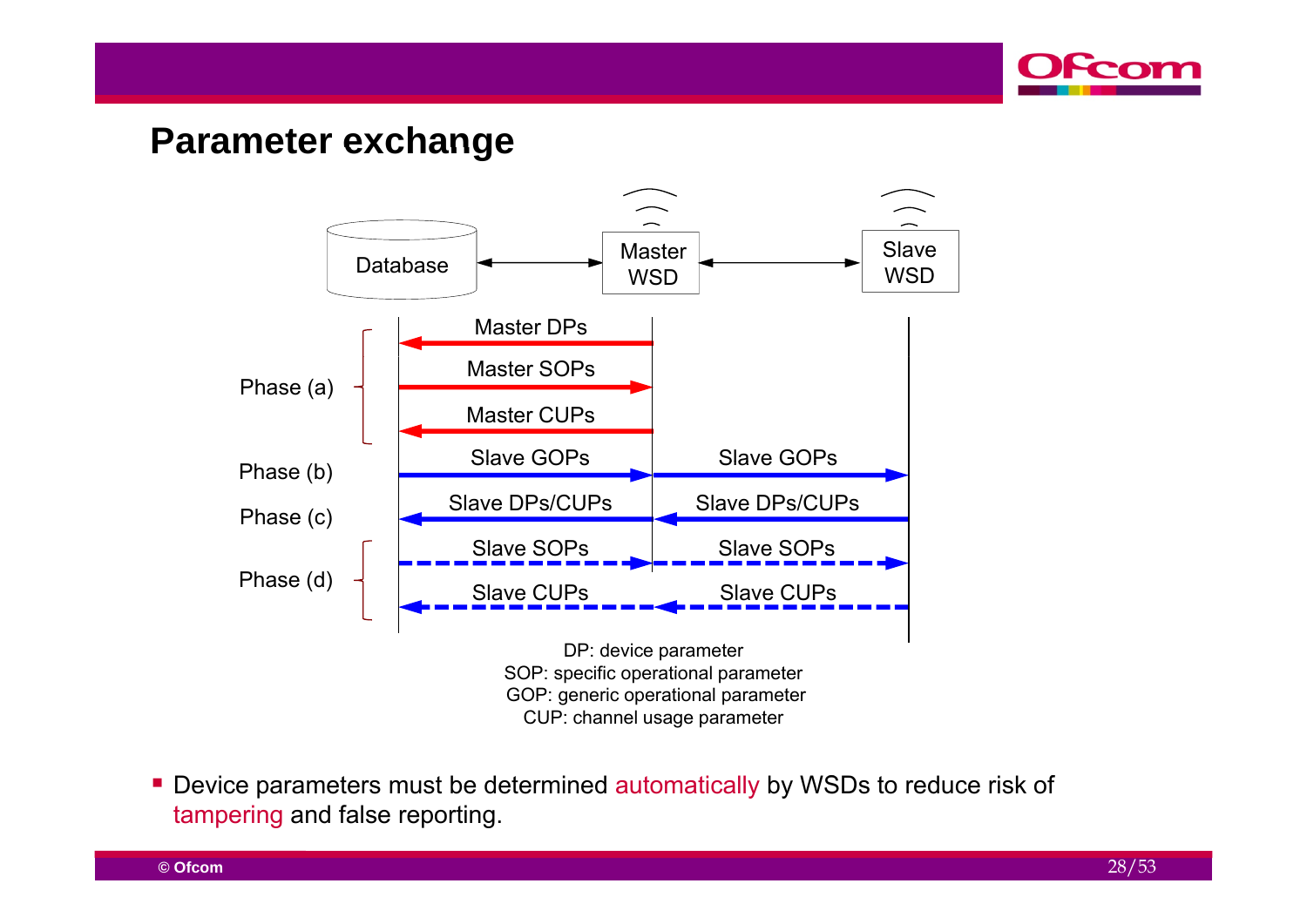

#### **Outline**

- **Introduction**
- **Background**
- **Requirements for WSDs** 
	- $\blacktriangleright$ High-level requirements
	- $\blacktriangleright$ Device categories
	- $\blacktriangleright$ Sequence of information exchange
	- $\triangleright$  Additional operational requirements
- **Parameters**
- **Draft regulatory and technical deliverables**
- **Next steps**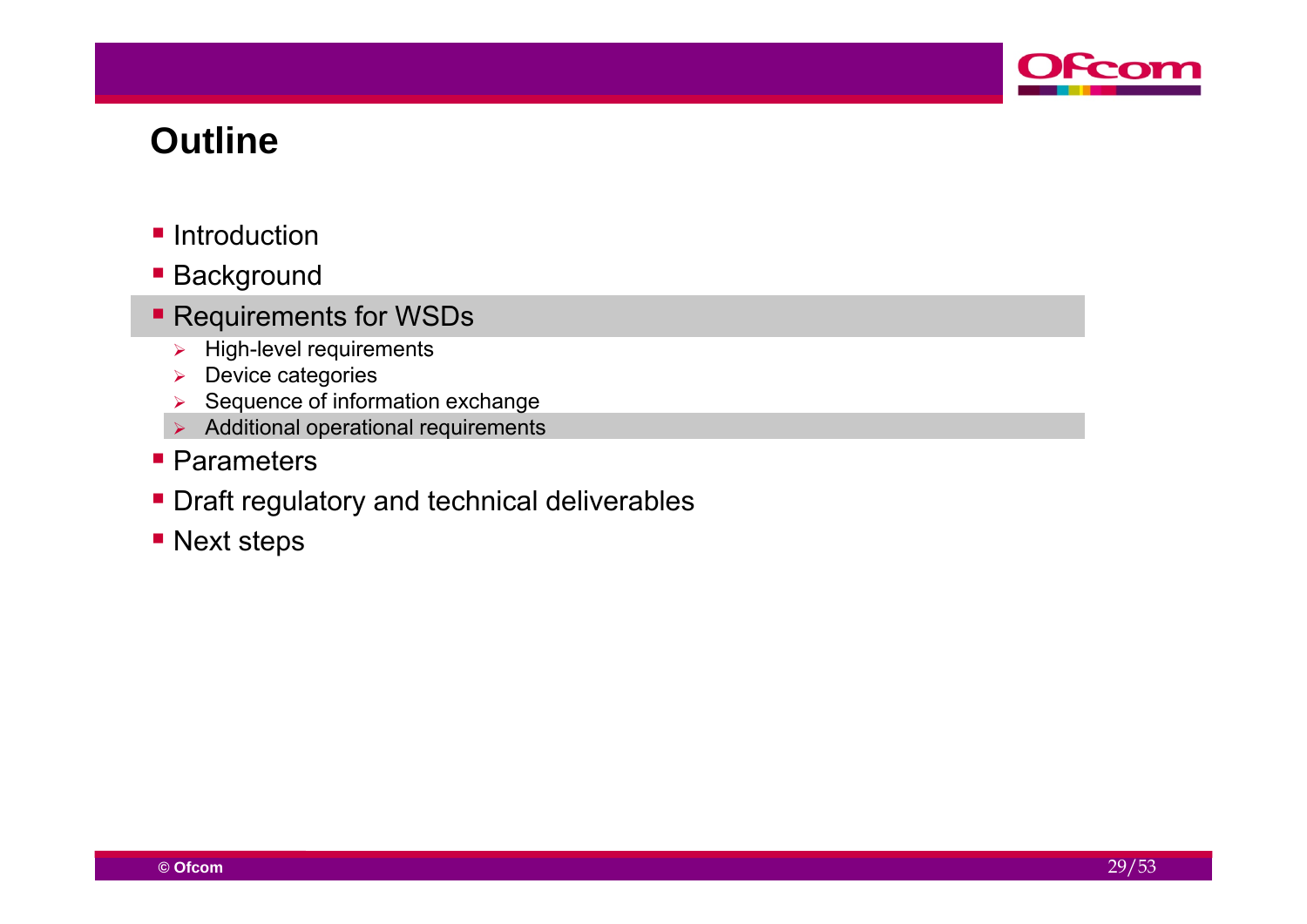

## **Discovery of qualifying databases**

- When operating in the UK, a master WSD must *discover* qualifying WSDBs by regularly consulting a device-readable list of qualifying WSDBs provided at a website maintained by Ofcom. That list will be based on the list of qualifying databases that will be set out in a schedule to the SI. \_ \_ \_ \_ \_ \_ \_
- **The list will be updated regularly to reflect which of the** qualifying WSDBs are currently in operation. This is because Ofcom may from time to time require qualifying WSDBs to suspend white space services for a period of time.
- A master WSD must cease communications within the UHF TV band . . . . **. . . .** . . . <del>.</del> . . . . . . . if more than N minutes have elapsed since it last successfully discovered a qualifying WSDB as defined on Ofcom's device-readable list. In this way, WSBDs that no longer qualify, or qualifying WSDBs whose operations are suspended, can be removed from the device-readable list, and no WSD will contact a removed WSDB after N minutes have elapsed.
- As a default, N will be set to correspond to 24 hours.



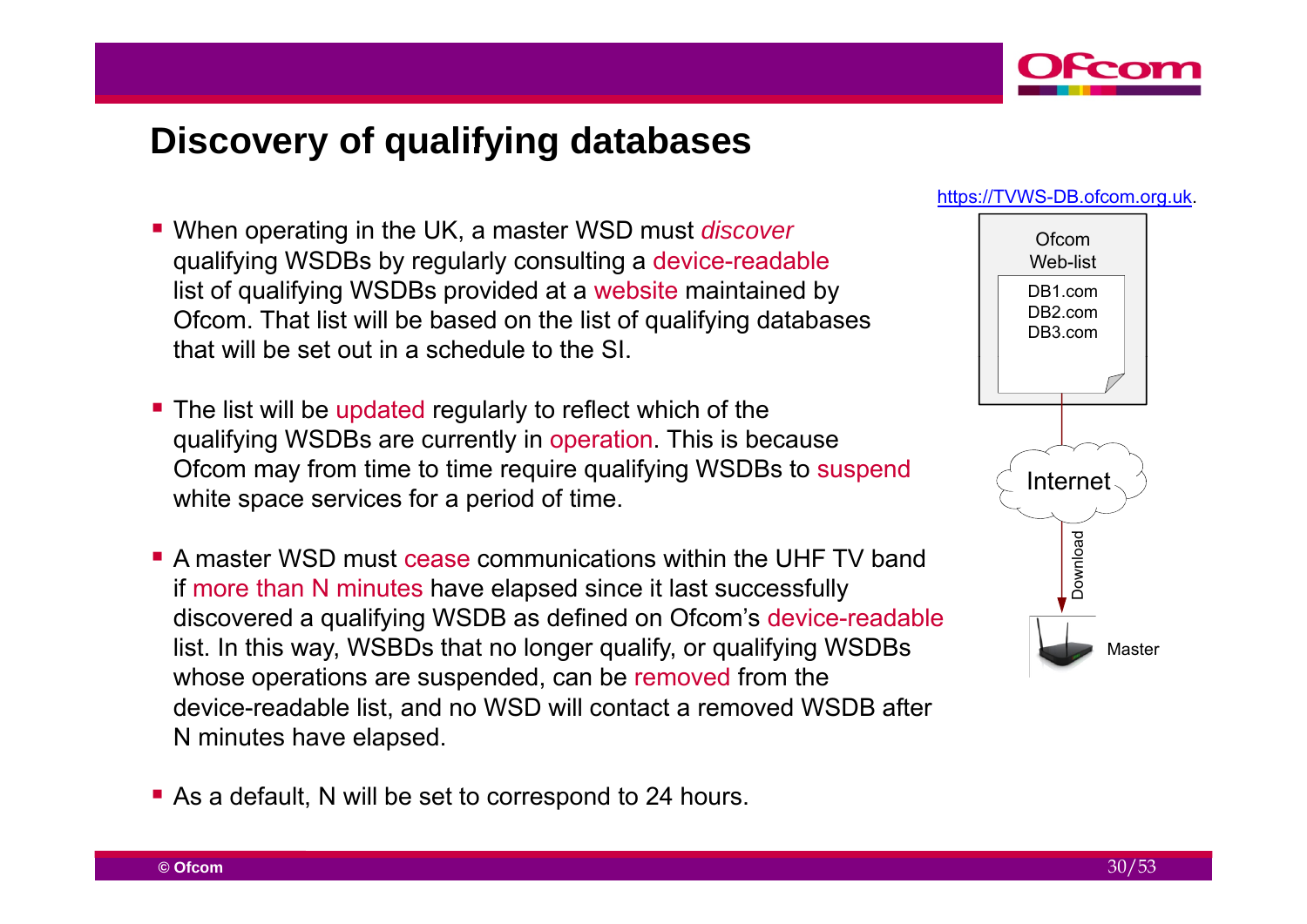

## **Ceasing of transmissions**

- The following requirements implement a so-called WSDB "kill switch" to disable individual WSDs in the event of interference to existing users:
	- $\triangleright$  A master WSD (and its served slave WSDs) must cease transmission within 60 seconds of receiving instructions to do so by the WSDB.
	- A slave WSD must cease transmission within one second when instructed to do so by its serving master WSD.
- A slave WSD must also cease transmissions if it loses communications for more than five seconds with the master WSD from which it has received its slave operational parameters.
- **This addresses the risk that the slave WSD moves outside the** coverage area of its associated master WSD, and continues to transmit at frequencies and powers that are no longer permitted.

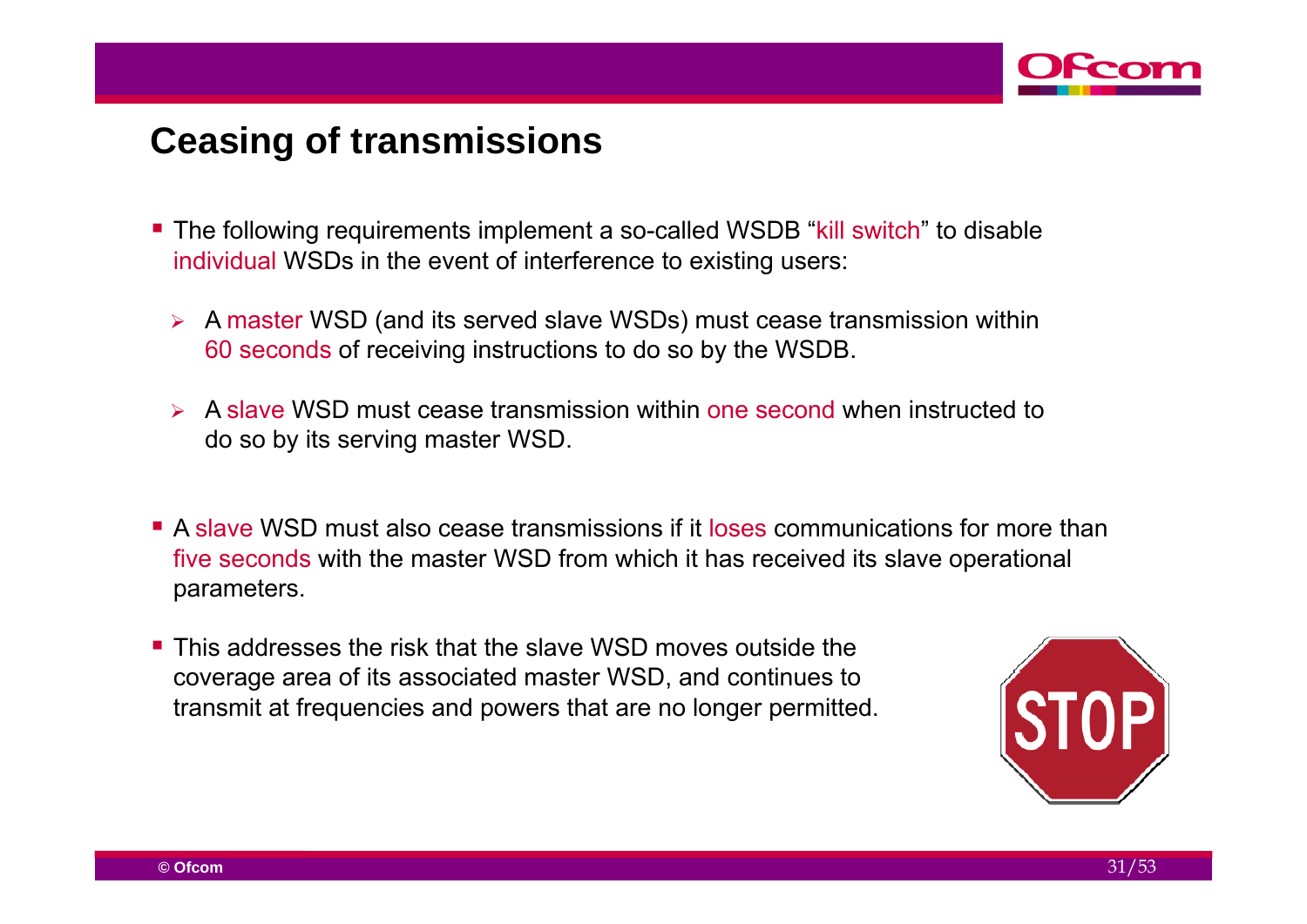

## **Geographic and time validity Geographic**

- A master (or geo-located slave) WSD can move up to 50 metres in any (horizontal) direction without needing an update to its specific operational parameters. Conversely, if the WSD moves more than 50 metres in any (horizontal) direction, then it must request an update to its specific operational parameters<sup>1</sup>.
- **The time validity is itself included in the operational parameters and is necessary to** ensure that master WSDs re-consult WSDBs with sufficient frequency to keep up to date with the dynamic nature of spectrum use by the PMSE service.

<sup>1</sup> If the WSD is a master, it must also request an update to the generic operational parameters of the slaves in its coverage area.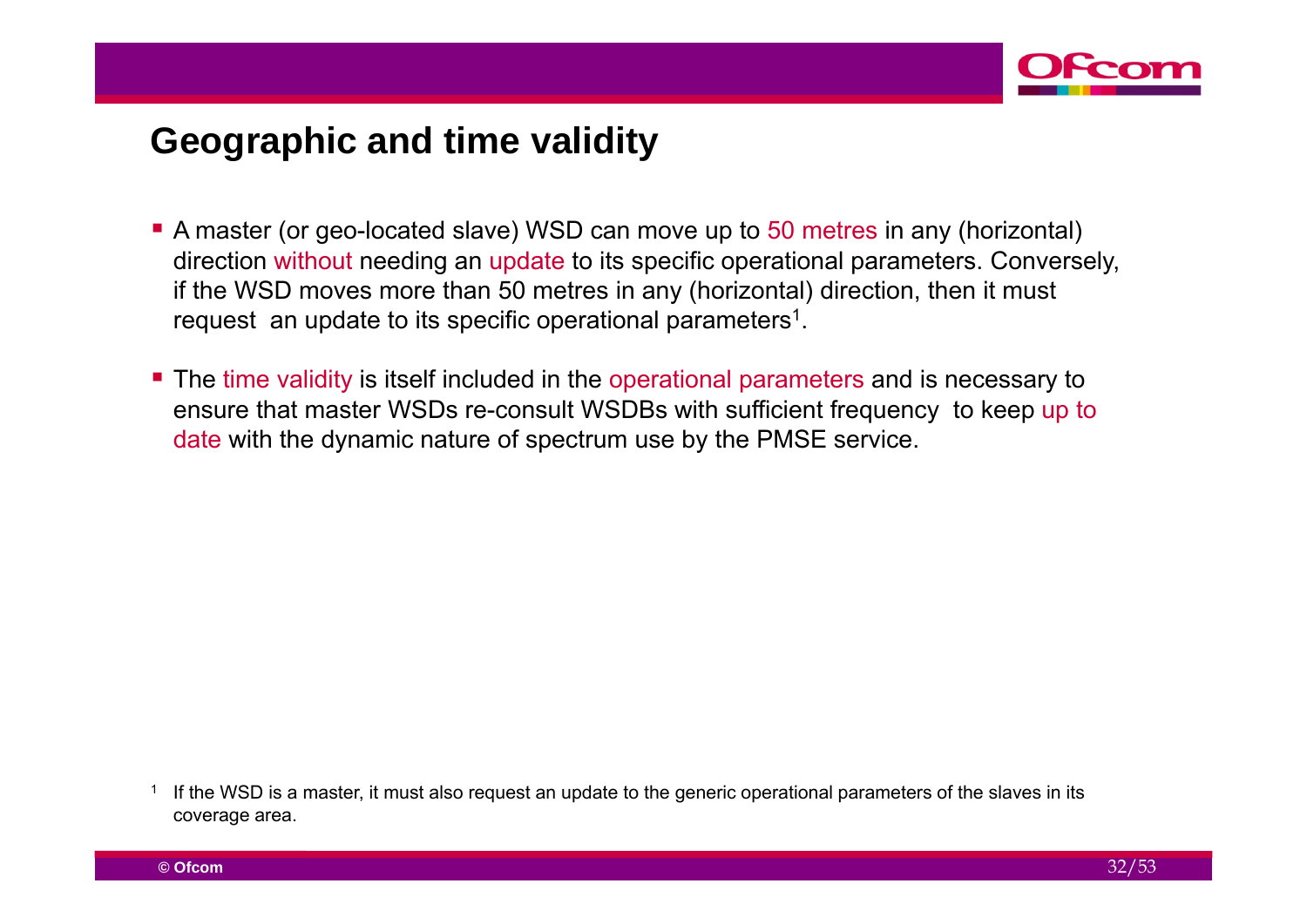

#### **Multi-channel operation channel**

- If a WSD were to radiate proportionally greater powers with increasing bandwidths, there would be a significant risk of interference. The following rules are necessary to deal with multi-channel WSD radiation.
- A WSD which transmits simultaneously over multiple DTT channels must
	- $\blacktriangleright$  comply with the maximum permitted in-block EIRP spectral densities in each of the DTT channels to be used; and
	- $\blacktriangleright$  radiate with a total in-block EIRP (measured over the total number of DTT channels to be used) which does not exceed the smallest of the maximum permitted in-block EIRPs specified over each of the DTT channels to be used.

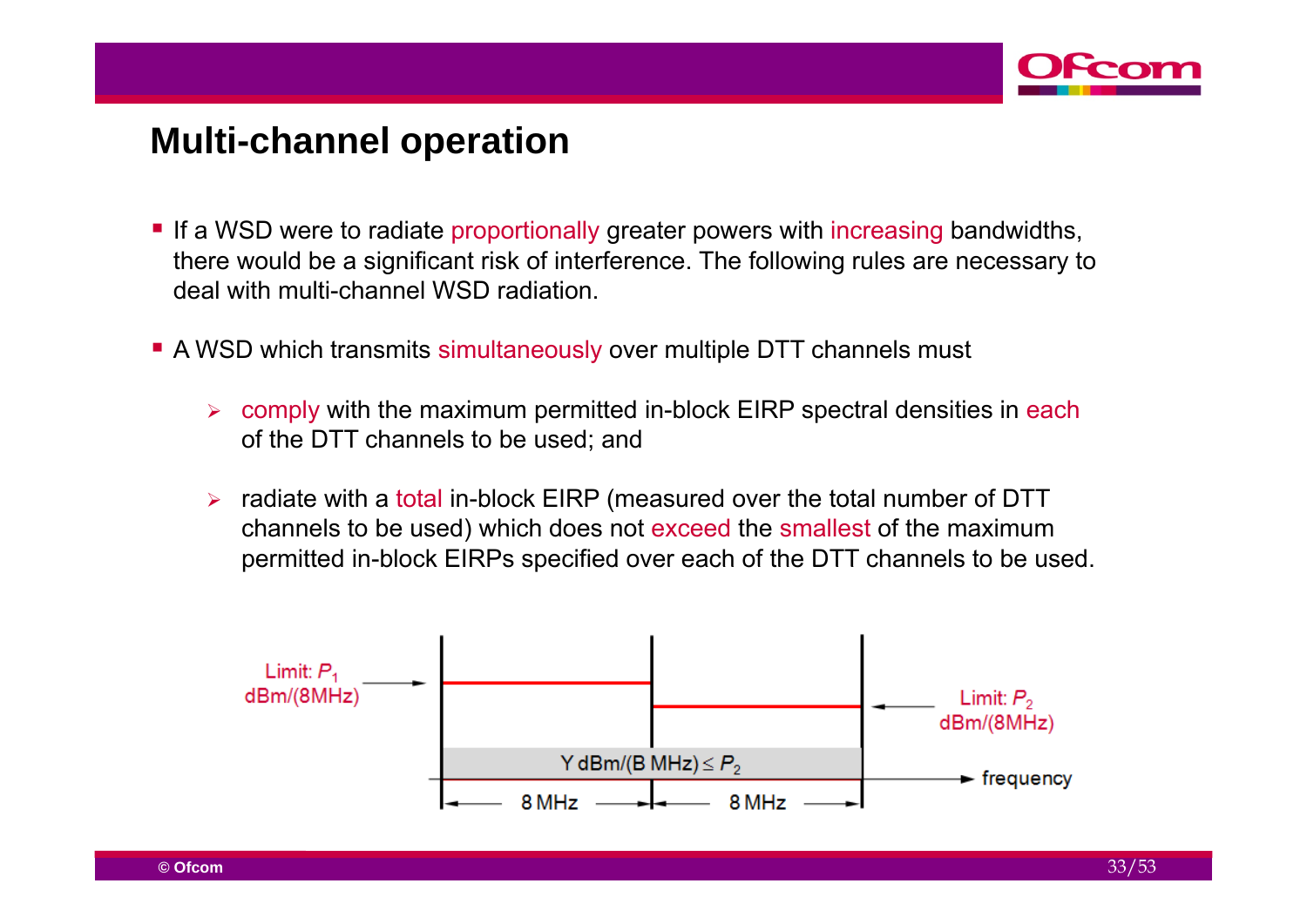## **Out-of-block emissions block**

The out-of-block EIRP spectral density,  $P_{\text{OOB}}$ , of a WSD must satisfy

$$
P_{OOB(dBm/(100\text{ kHz}))} \leq \max\biggl(P_{IB(dBm/(8\text{ MHz}))} - AFLR(dB), -84\biggr)
$$



where  $P_{\text{IB}}$  is the WSD's in-block EIRP spectral density, and AFLR is the WSD's adjacent frequency leakage ratio outlined in the table below for different device emission classes.

| Where falls within                                 | AFLR (dB) |         |         |         |
|----------------------------------------------------|-----------|---------|---------|---------|
| the n <sup>th</sup> adjacent<br><b>DTT</b> channel | Class 1   | Class 2 | Class 3 | Class 4 |
| $n = \pm 1$                                        |           |         |         | 54      |
| $n = \pm 2$                                        |           |         |         | 64      |
|                                                    |           |         |         | 74      |

The absolute value of  $-84$  dBm/(100 kHz) is specified to account for the difficulty in maintaining a high leakage ratio at very low in-block EIRPs.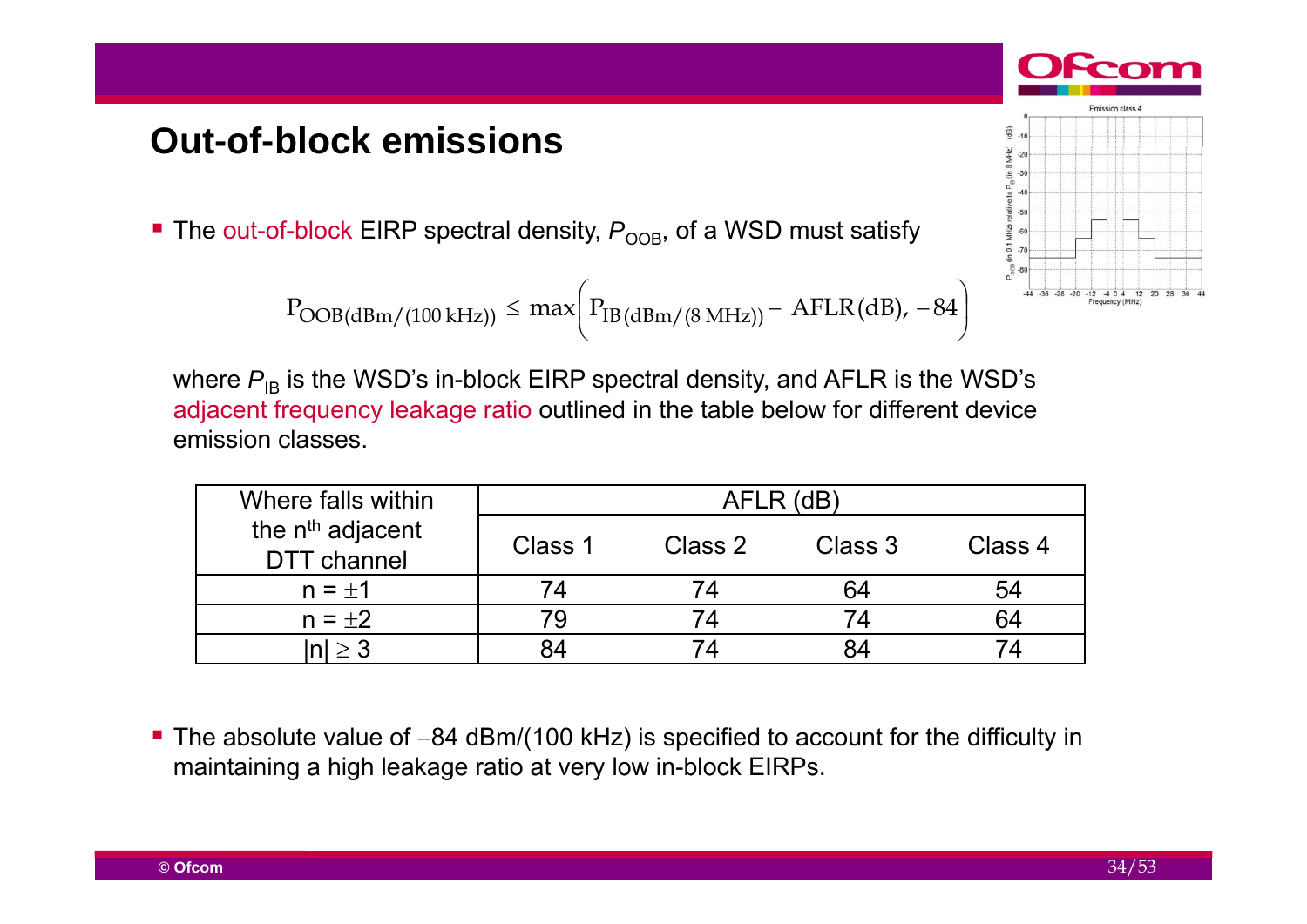

#### **Slave to slave communications**

- A slave WSD may communicate with another slave WSD provided that it maintains communication over the UHF TV band with its serving master WSD and remains under the control of the said master WSD.
- **This is to ensure that slave WSDs do not operate autonomously and that they** continue to transmit subject to the operational parameters received from their respective master WSDs.

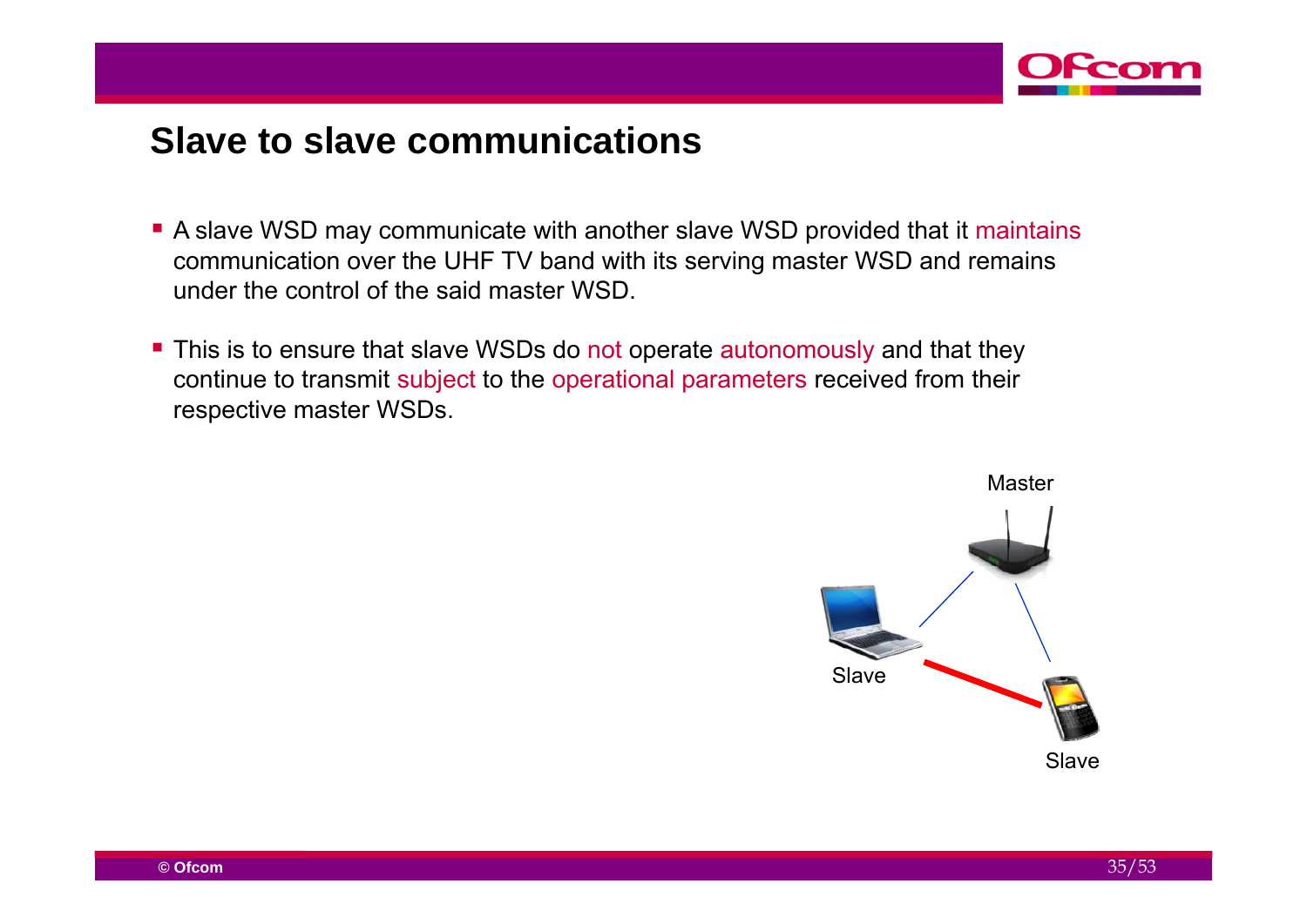

#### **Slave antenna gain**

- **The antenna gain of slave WSDs is an important parameter.**
- **This is because when calculating generic operational parameters, a WSDB needs** to estimate the possible locations of slave WSDs based on the expected coverage area of their serving master WSD. To do so, the WSDB will need to assume a specific value for the slave WSD receiver antenna gain.
- We are considering whether to specify a limit on the maximum receiver antenna gain of slave WSDs.

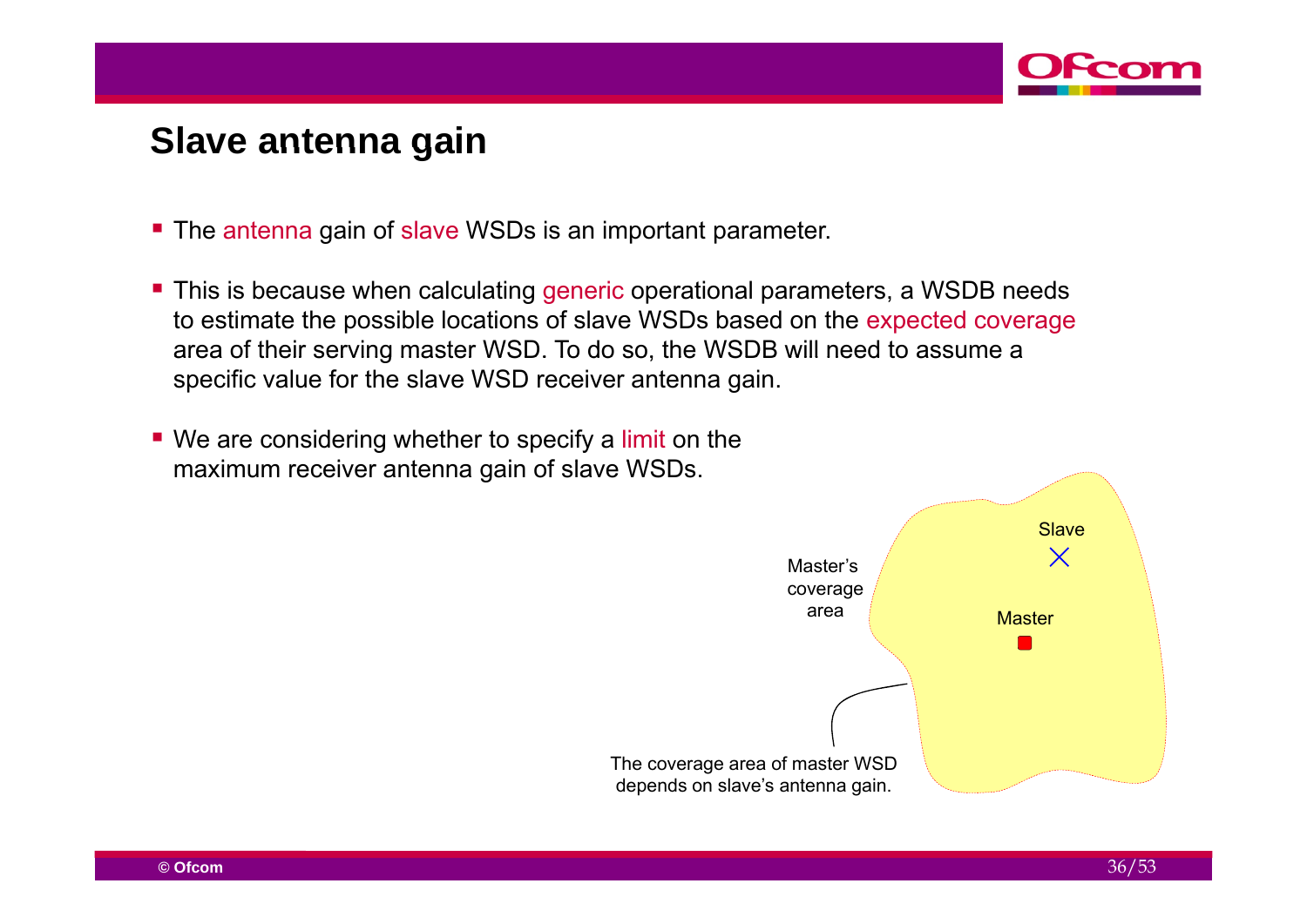

## **Security**

- Communications between a master WSD and the website which contains Ofcom's list of qualifying WSDBs should be performed using secure protocols that avoid malicious corruption and unauthorised modification of data, and ensure that WSDs communicate with the correct website. For this reason, we propose that that the website be accessed using the HTTPS protocol.
- Communications between a master WSD and a WSDB must be performed using secure protocols that avoid malicious corruption or unauthorised modification of the data. We expect these security protocols to be addressed by technology standardisation organisations.
- **Communications between a master WSD and a slave WSD for purposes** of relaying WSDB-related instructions and parameters must be performed using secure protocols that avoid malicious corruption or unauthorised modification of the data. We expect these security protocols to be specified within wireless technology standards.

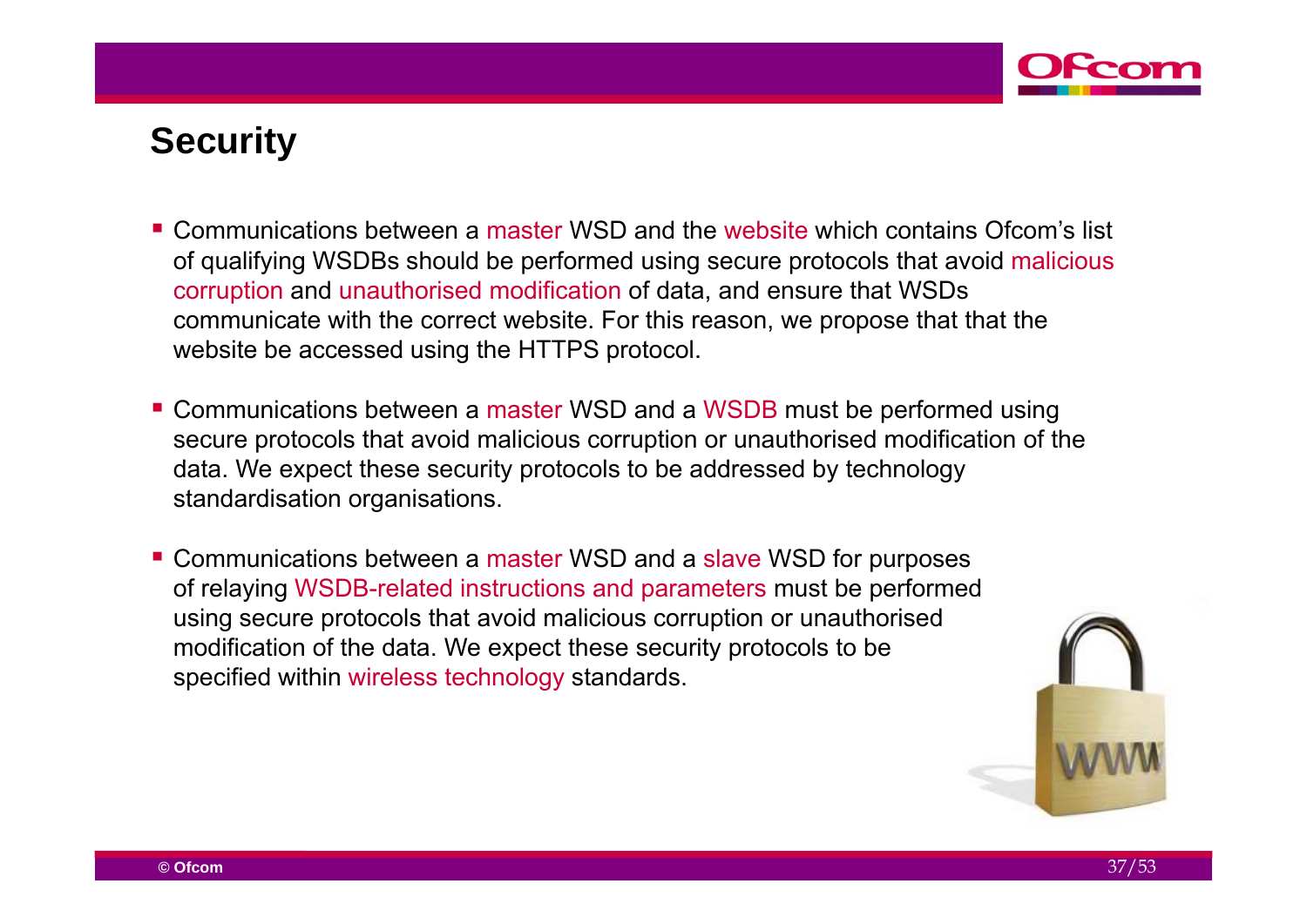

#### **Outline**

- **Introduction**
- **Background**
- **Requirements for WSDs**
- **Parameters**
- **Draft regulatory and technical deliverables**
- **Next steps**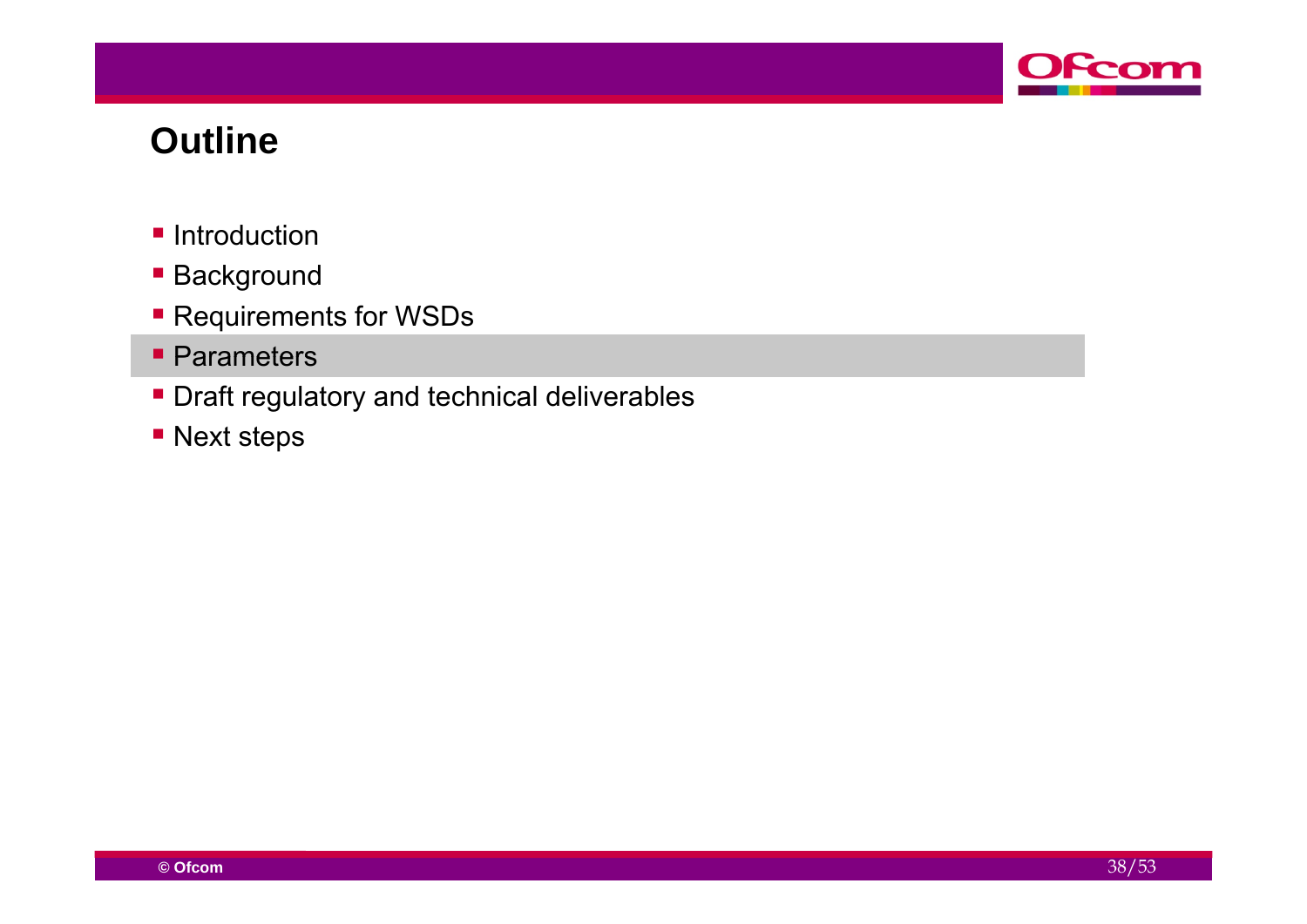

#### **Device parameters**

- **Unique device identifier**
- **Eimission class**
- **Technology identifier**
- Device type (A/B)
- **Device model identifier**
- **Device master/slave category**
- Antenna latitude/longitude coordinates and accuracy (optional for slaves)
- **Antenna height above sea level and accuracy (optional)**
- We believe that the above parameters are justified in the context of spectrum management, and that they only introduce a minimal overhead for their signalling to a WSDB.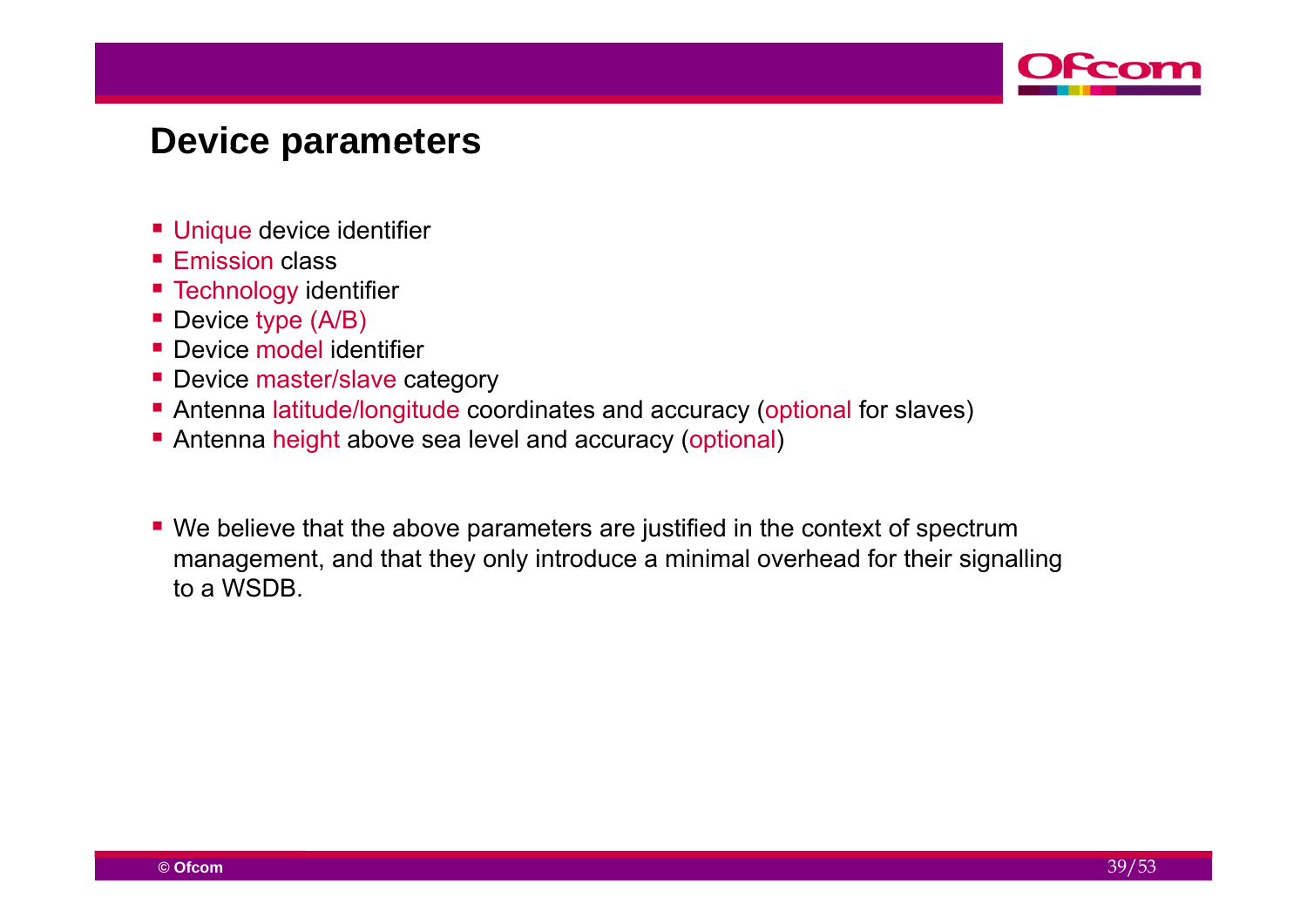

# **Operational parameters**

| Parameter                                                                                      | Format / Definition                                                                                                                                                      |
|------------------------------------------------------------------------------------------------|--------------------------------------------------------------------------------------------------------------------------------------------------------------------------|
| List of lower and upper DTT channel<br>edge frequencies                                        | The $ith$ lower and upper edges<br>shall be specified as<br>$F_{1i}$ = (470 + 8 $k_i$ ) MHz, and<br>$F_{U_i}$ = (470 + 8 $k_i$ + 8) MHz,<br>where $0 \leq k_i \leq 39$ . |
| Maximum permitted in-block<br>EIRPs for each DTT channel edge<br>frequency pair                | Specified as<br>$P_{0,i}$ dBm in 0.1 MHz and<br>$P_{1,1}$ dBm in 8 MHz<br>over the frequency interval $F_{1,i}$ to $F_{0,i}$ .                                           |
| Maximum permitted nominal channel<br>bandwidth, and maximum total nominal<br>channel bandwidth | $B_C = K_C \times 8$ MHz (contiguous),<br>$B_T = K_T \times 8 \text{ MHz}$<br>where $K_T$ , $K_C > 0$ .                                                                  |
| Time validity of operational parameters                                                        | $T_{\text{Val}}$ specified as absolute time in 24 hour clock<br>format (hour:min) with reference<br>to GMT. For slaves, this might be specified as<br>relative time.     |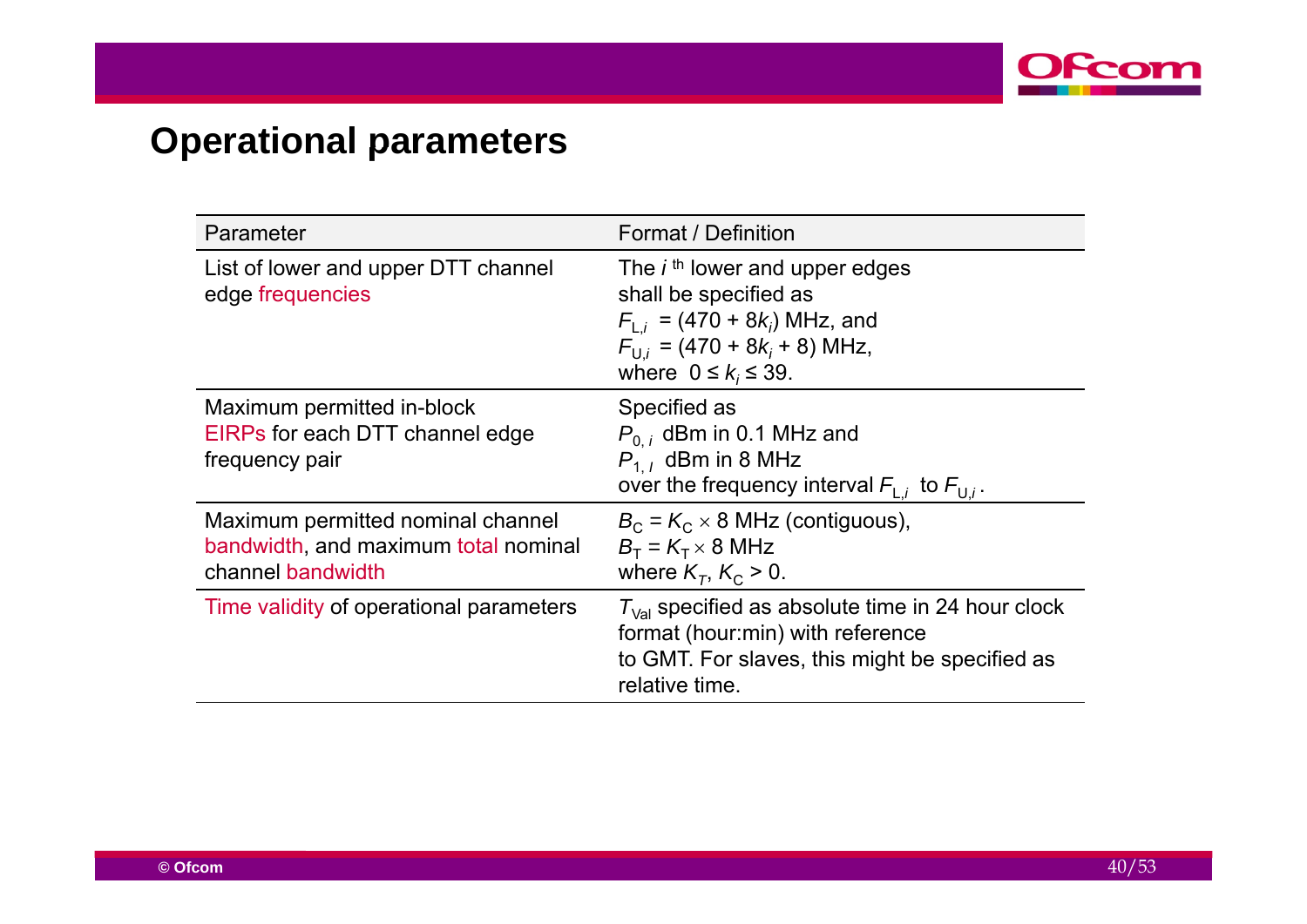

# **Channel usage parameters**

| Parameter                                                                                         | Format / Definition                                                                                                                                                       |
|---------------------------------------------------------------------------------------------------|---------------------------------------------------------------------------------------------------------------------------------------------------------------------------|
| List of lower and upper DTT channel<br>edge frequencies within which a WSD<br>intends to transmit | The $ith$ lower and upper edges<br>shall be specified as<br>$f_{1,i}$ = (470 + 8 $k_i$ ) MHz, and<br>$f_{U,i}$ = (470 + 8 $k_i$ + 8) MHz,<br>where $0 \leq k_i \leq 39$ . |
| In-block EIRP spectral densities which a<br>WSD intends to use within each DTT<br>channel         | Specified as<br>$p_{0,i}$ (dBm/0.1 MHz) and<br>$p_{1,i}$ (dBm/8 MHz)<br>over the frequency interval<br>$f_{\perp i}$ to $f_{\perp i}$ .                                   |

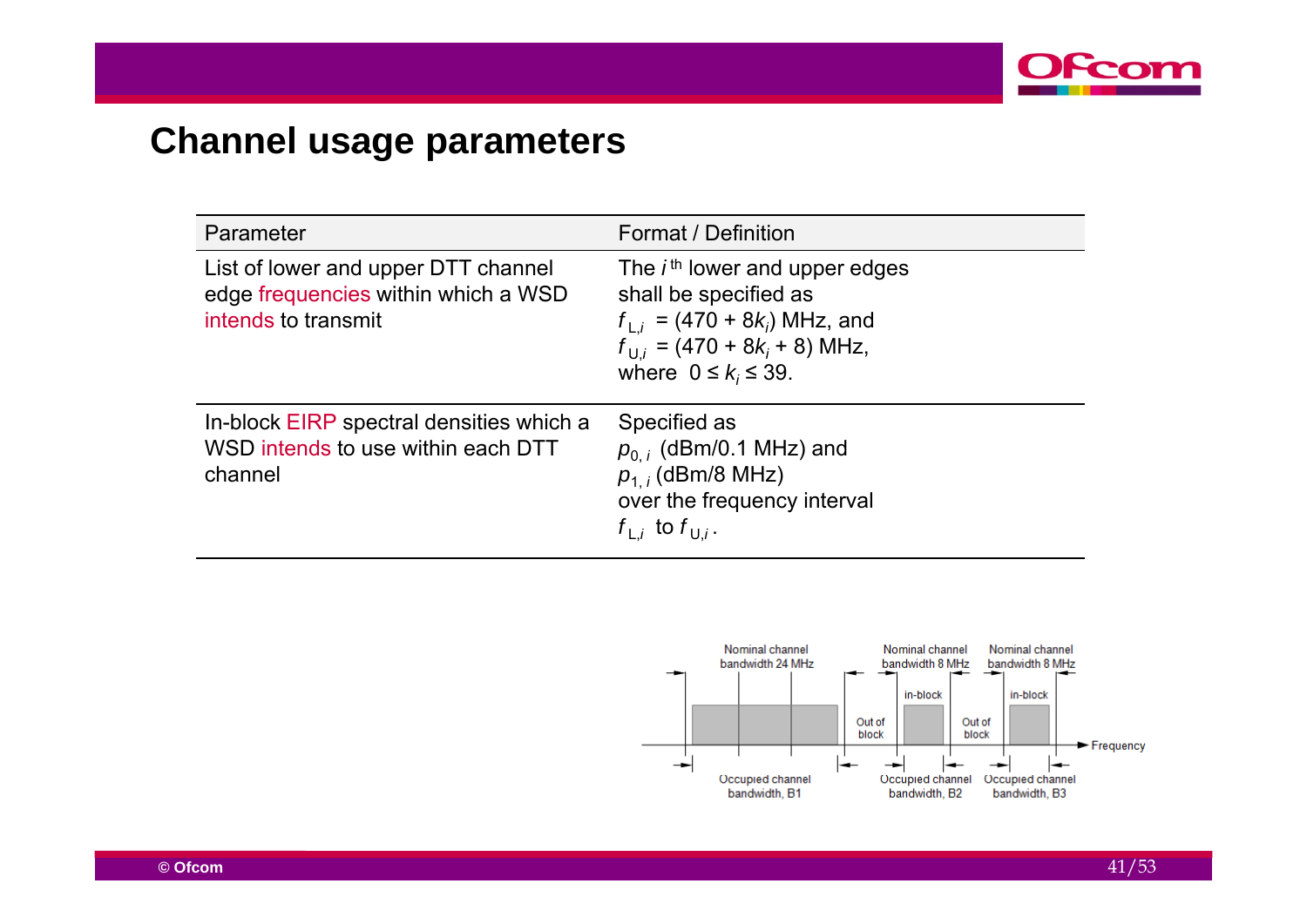

#### **Outline**

- **Introduction**
- **Background**
- **Requirements for WSDs**
- **Parameters**
- **Draft regulatory and technical deliverables**
- **Next steps**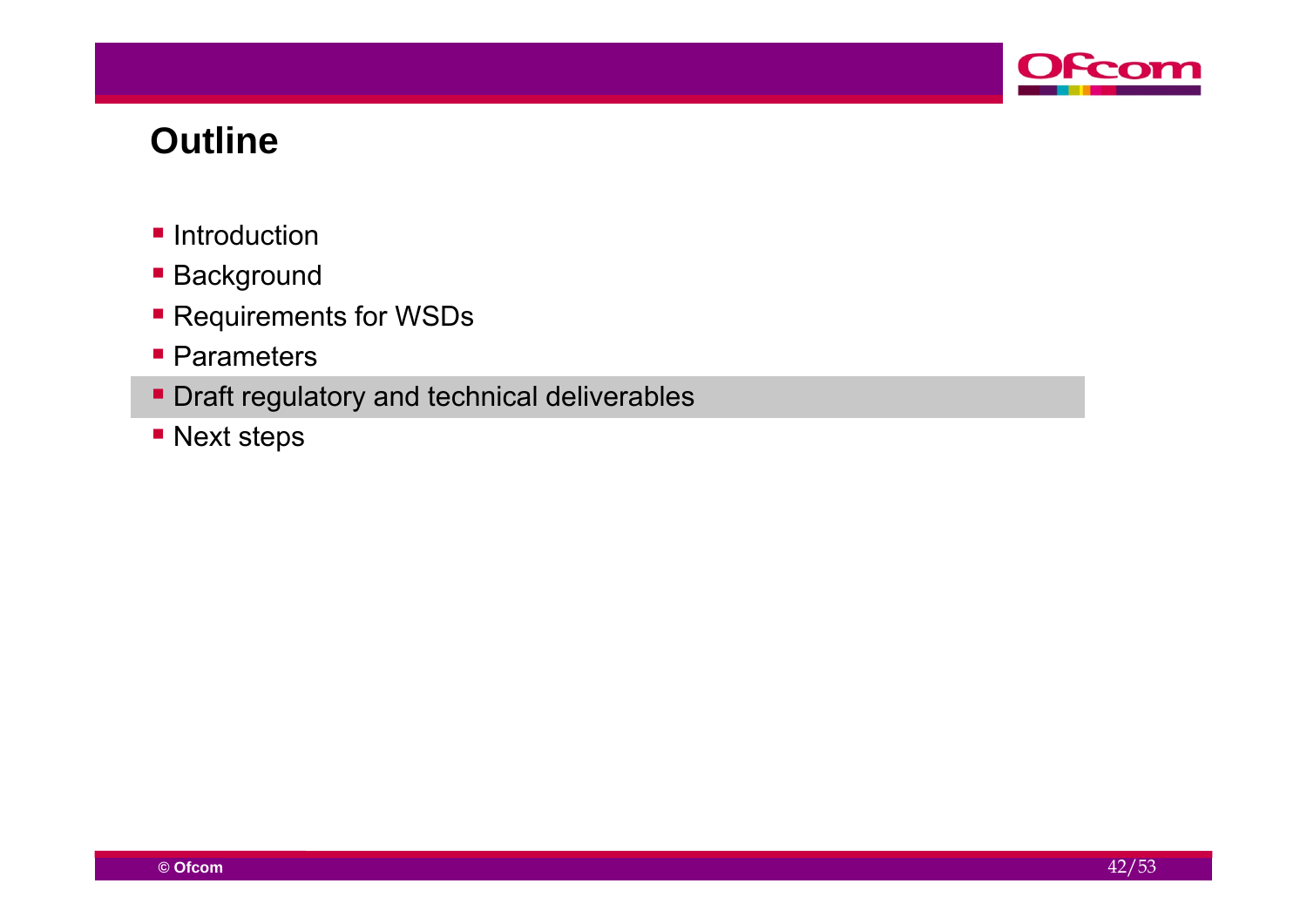

#### **Structure…**







#### П **Example Statutory instrument**

Describes the terms and conditions with which Net all Metallist WSDs must comply to benefit from exemption from licensing under the WT Act.

**Draft Interface requirement**<br>A technical description of the provisions in the<br>SI, used for the purpose of notifying the EC of<br>our proposed technical regulations. Also  $\begin{array}{c|c|c|c} \hline \mathbf{e} & \mathbf{f} & \mathbf{f} & \mathbf{f} \\ \hline \hline \mathbf{e} & \mathbf{e} & \mathbf{f} \\ \hline \mathbf{e} & \mathbf{f} & \mathbf{f} \\ \hline \mathbf{e} & \mathbf{f} & \mathbf{f} \\ \hline \mathbf{f} & \mathbf{f} & \mathbf{f} \\ \hline \mathbf{f} & \mathbf{f} & \mathbf{f} \\ \hline \mathbf{f} & \mathbf{f} & \mathbf{f} \\ \hline \mathbf{f} & \mathbf{f} & \mathbf{f} \\ \hline \math$ our proposed technical regulations. Also considers to be key device features for compliance with the essential requirements of the R&TTE Directive, specifically to avoid e harmful interference.

#### **- Draft Voluntary national specification**

 $S$  Provides guidance to manufacturers and will be superseded by the ETSI harmonised standard when the latter becomes available. The VNS sets out the technical specifications that we consider WSDs should comply with to operate operatewithout causing harmful interference.



#### **© Ofcom**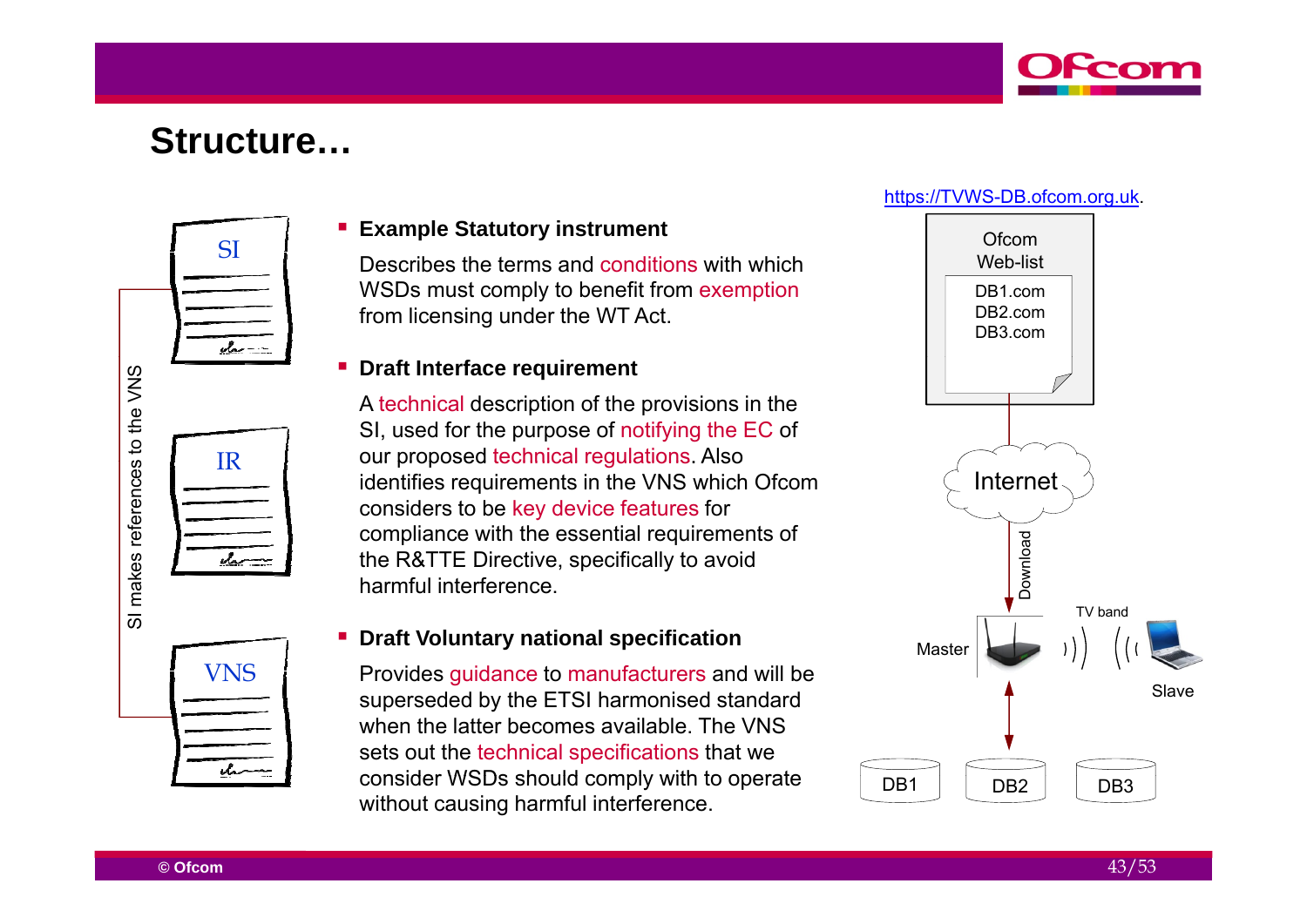

#### **Example draft statutory instrument**

- **Regulation 3** This provides that wireless telegraphy equipment used for the purposes of accessing TV white spaces will be exempt from the provisions of Section 8(1) of the WT Act, provided that the requirements in Regulations 4, 5 and 6 are met.
- **Regulation 4** This sets out terms of the exemption that apply to all WSDs.
	- $\blacktriangleright$  These include the frequency range of operation, restrictions on airborne use, the distinction between masters and slaves, the operational parameters a WSDB will provide to a master (specifying the transmission conditions for the master or any slave that the master may serve).
	- $\blacktriangleright$ It refers to the VNS and requires that WSDs offer a similar level of protection from undue interference to other users of the spectrum that is provided for in the VNS.
	- $\blacktriangleright$ It also sets out a general requirement that WSDs must not cause undue interference.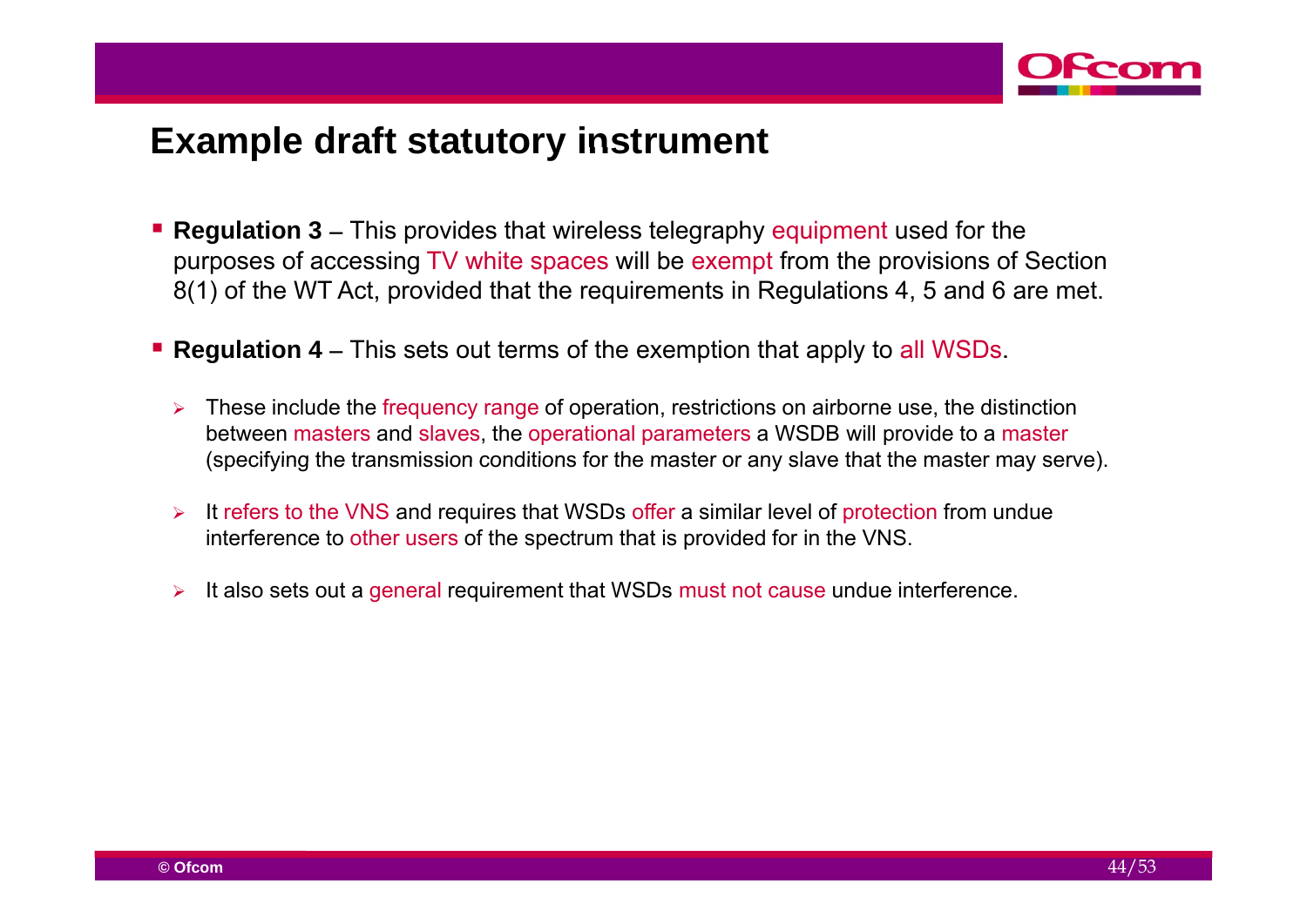

#### **Example draft statutory instrument**

- **Regulation 5** This sets out the terms of exemption for master WSDs.
	- ⋗ In particular, a master must:
		- **□** not request operational parameters from anyone other than a qualifying WSDB (qualifying WSDBs being listed in a schedule to the SI); and
		- **□** transmit only in accordance with the operational parameters received from a qualifying WSDB and only within the geographical area in which the parameters are valid.
	- $\triangleright$  Also described are the device parameters that a master must provide to a WSDB; the information that a master WSD must provide to a WSDB about its intended transmissions; the requirement for masters to cease transmissions in the UHF TV band within 60 seconds of receiving an instruction to do so.
	- $\blacktriangleright$  Also described are requirements for masters when they serve slaves. A master must
		- **□** only communicate operational parameters to slaves where those parameters have been received from a qualifying WSDB; and
		- **□** forward certain information that it receives from a slave to a WSDB.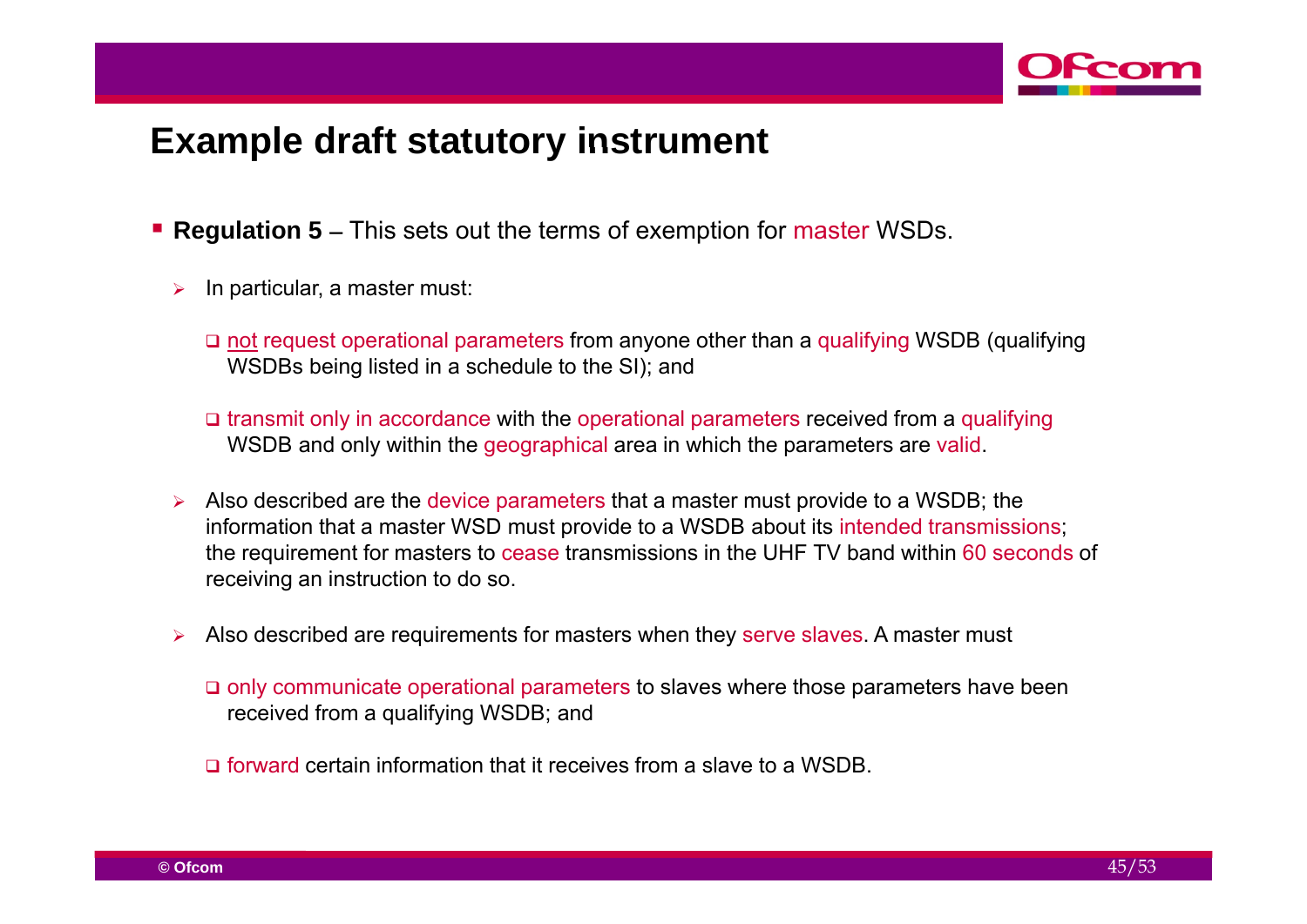

#### **Example draft statutory instrument**

- **Regulation 6** This sets out the terms of exemption for slave WSDs.
	- $\blacktriangleright$  In particular, a slave must transmit only in accordance with the operational parameters it has received from a master and, if the slave is a geo-located slave, only within the geographical area in which the parameters are valid.
	- ⋗ Also specifies that a slave must:
		- $\Box$ transmit in accordance with either generic or specific operational parameters;
		- $\Box$  provide certain information to its serving master WSD on receipt of generic and specific operational parameters,
		- **□** cease transmissions in the UHF TV band: a) within one second of receiving instructions from a master to do so; or b) if the slave loses communications with its serving master for more than five seconds.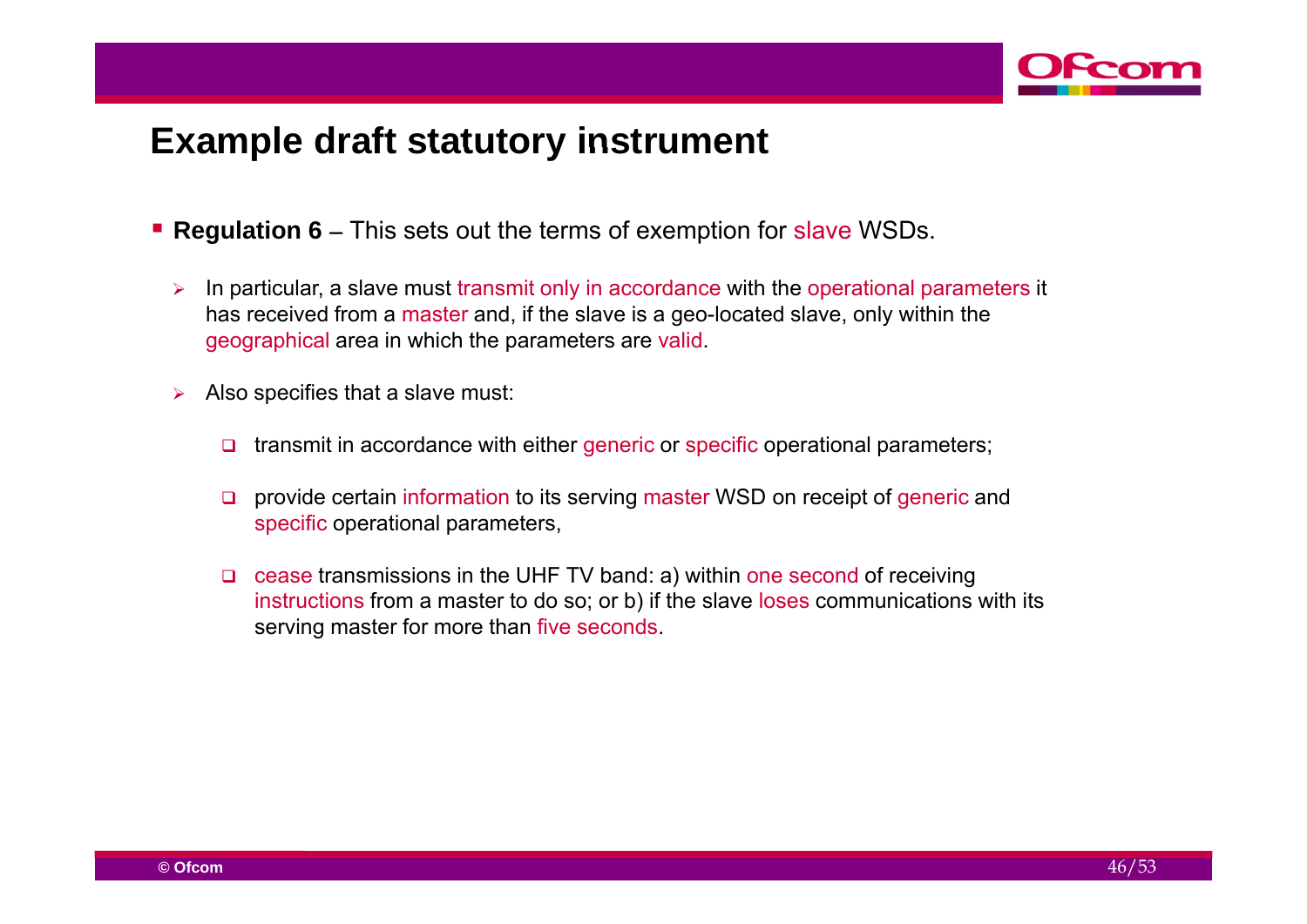

## **Draft interface requirement**

- **The IR is the template agreed by member states and the European Commission** (EC) for the purpose of member states' notification of technical regulations to the EC.
- **The proposed IR contains a technical description of the provisions in the SI. These** are the minimum requirements with which devices must comply.
- Together with the "essential requirements" detailed in Article 3.2 of the R&TTE Directive, these requirements constitute the minimum requirements for WSDs in the UHF TV band in the UK. . . . . . . . . .
- In addition, the proposed IR identifies a number of requirements which are contained in the VNS and which Ofcom considers to be key features of the device to achieve compliance with the essential requirements of the R&TTE Directive, specifically to avoid harmful interference.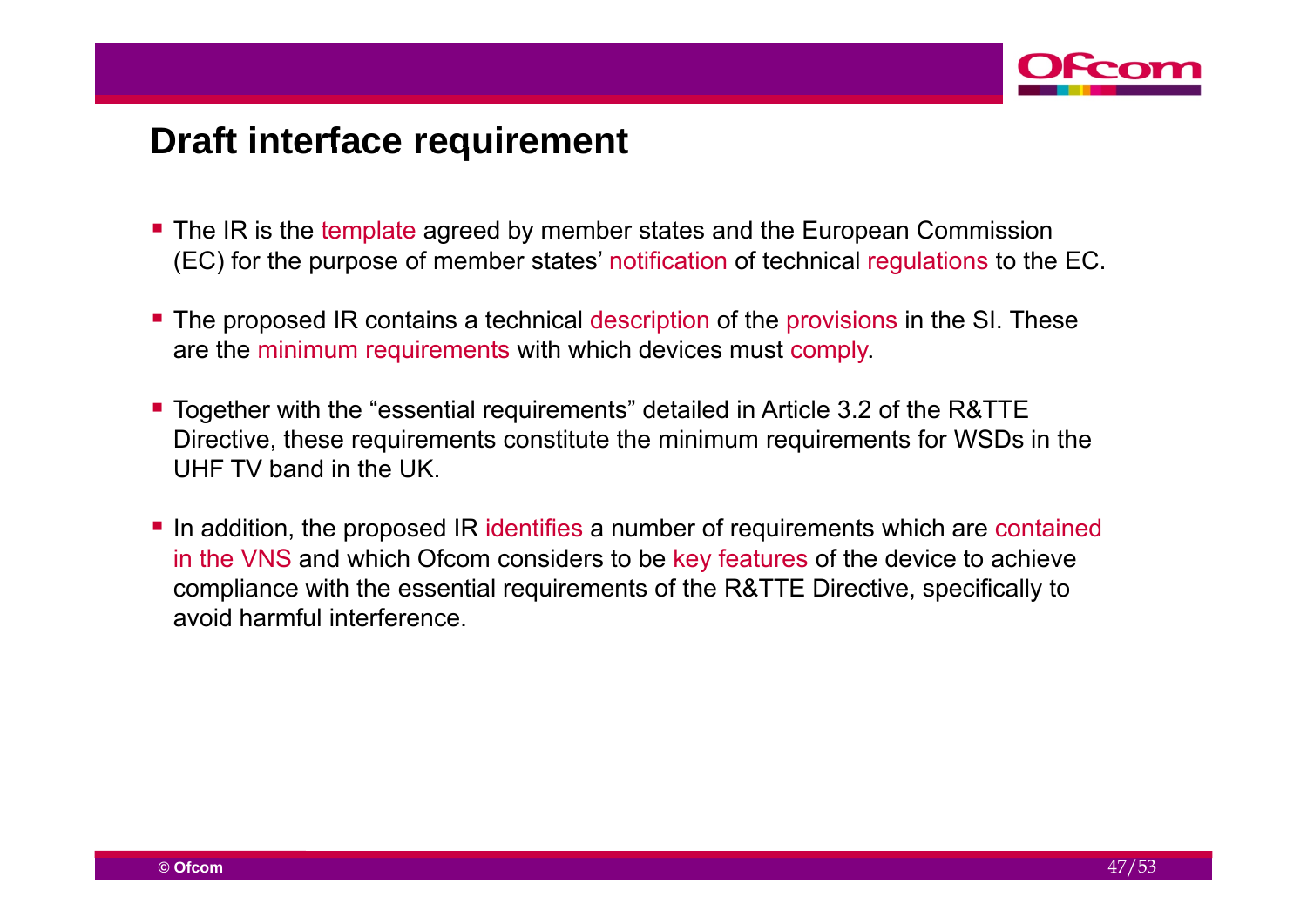

## **Draft voluntary national specification national**

- In order to declare conformance with the R&TTE Directive, device manufacturers must satisfy the "essential requirements" of the Directive. ETSI has the mandate to develop harmonised standards. Compliance with these harmonised standards is not mandatory, but it is a route to show presumption of conformity with the "essential requirements" of the Directive.
- **ETSI** is currently developing a draft harmonised standard for WSDs operating in the UHF TV band. Whilst awaiting publication of the standard, Ofcom has produced a VNS. This VNS will be superseded when the ETSI standard is available. We are actively contributing to ETSI to ensure that the ETSI standard contains all the requirements that we consider necessary to demonstrate presumption of conformity with the essential requirements of the R&TTE Directive.
- **The VNS contains the technical specifications that have been described in this** consultation, in addition to a number of further radio frequency (RF) requirements. The VNS also contains the test procedures for compliance with the above technical specifications.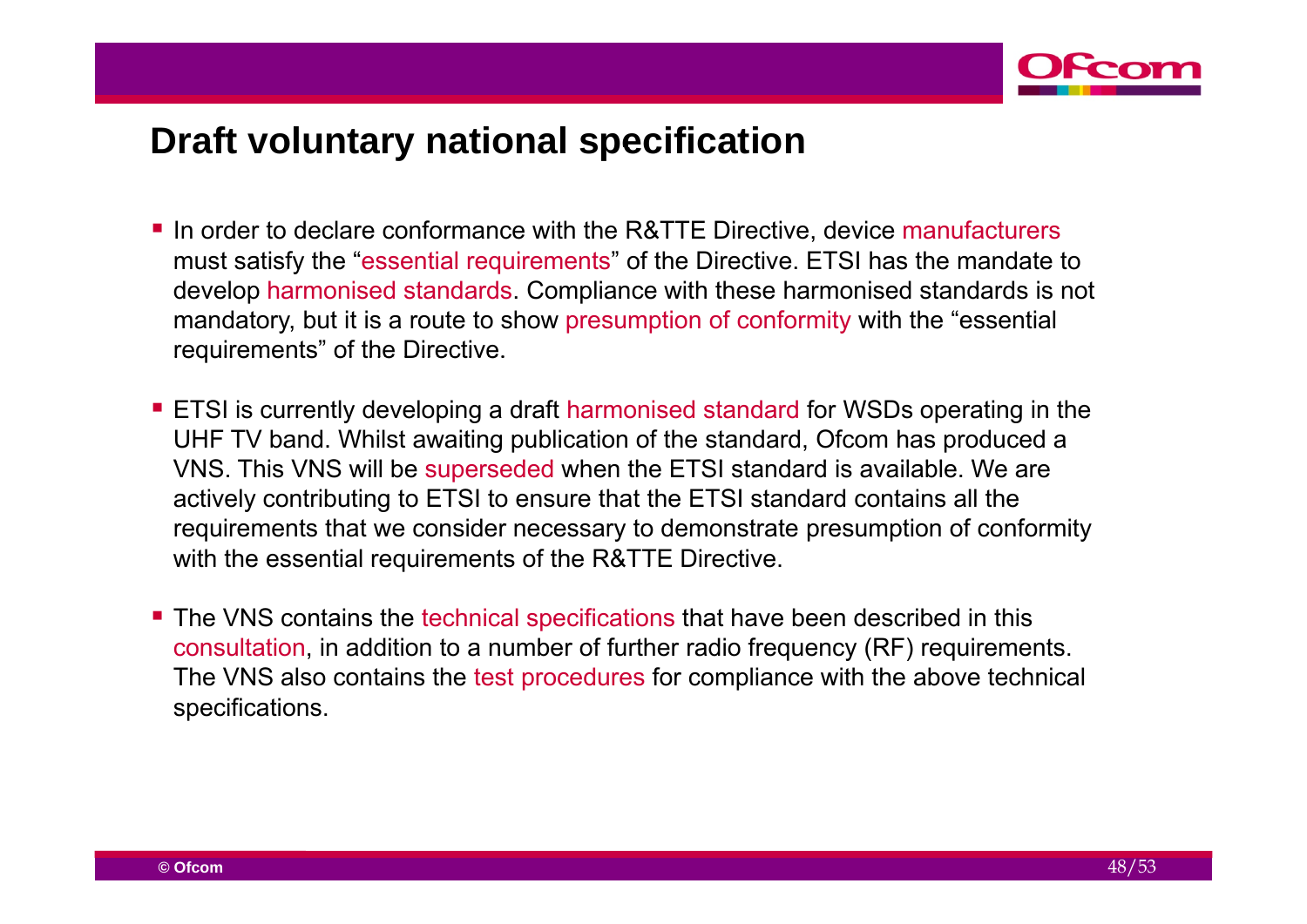

#### **Outline**

- **Introduction**
- **Background**
- **Requirements for WSDs**
- **Parameters**
- **Draft regulatory and technical deliverables**
- **Next steps**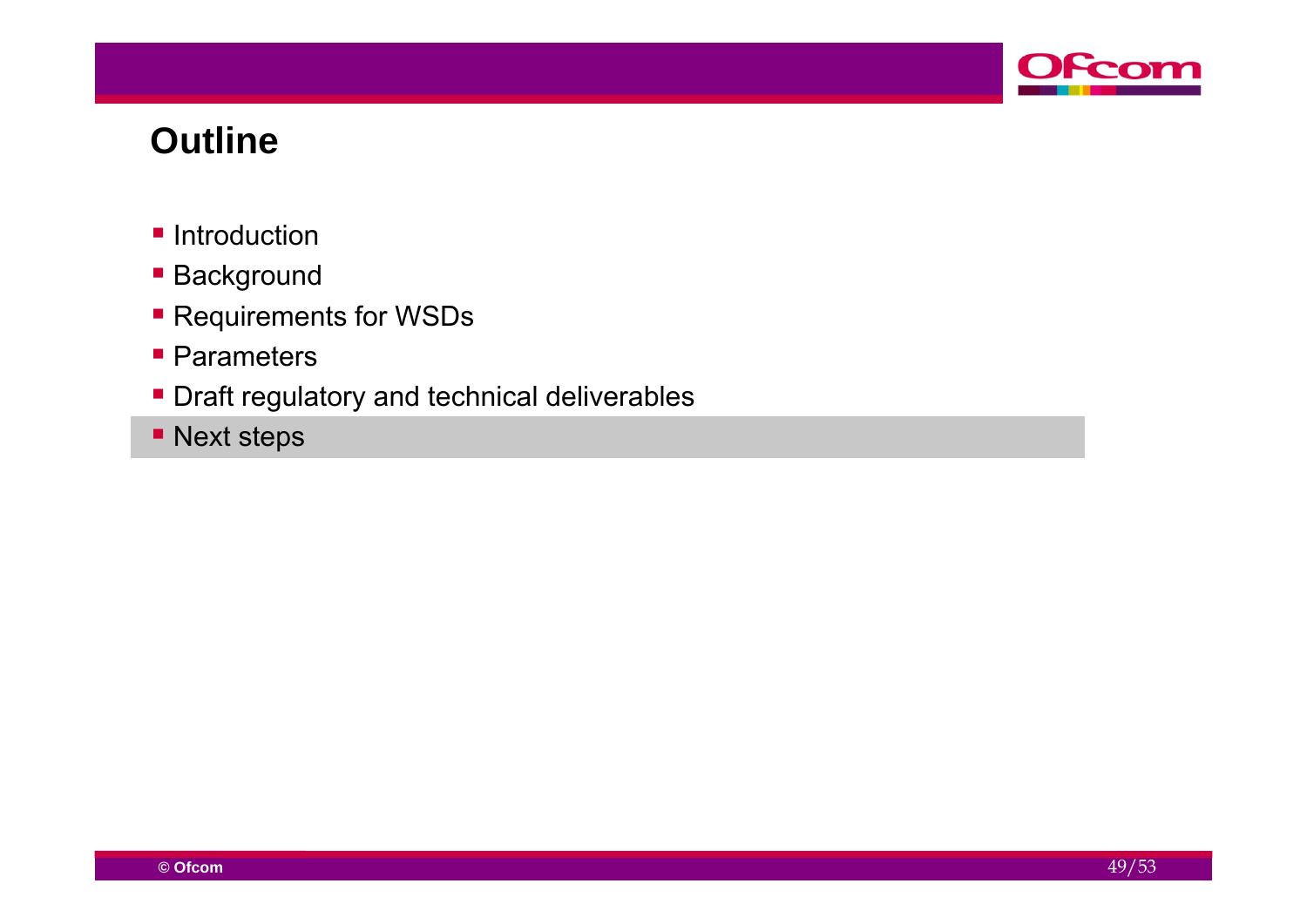

#### **Device requirements (current consultation)**

- **This consultation, published on 22 November 2012, will last seven weeks. The** closing date for responses is 10 January 2013.
- **Following closure of the consultation, we will review the responses and will, where** appropriate, amend the example SI and draft IR, and VNS before notifying the European Commission of these documents. In parallel, we will publish a statement on the outcome of the present consultation. We hope to do these in the first quarter of 2013.
- Following the notification to the EC and expiry of a three month "standstill" period, and on the basis that no detailed opinions have been received, we will be in a position to undertake the one month statutory UK consultation on the draft SI. We intend to do this once the first WSDBs have successfully undergone Ofcom's qualification process. This will be followed by a statement on the adoption of the SI.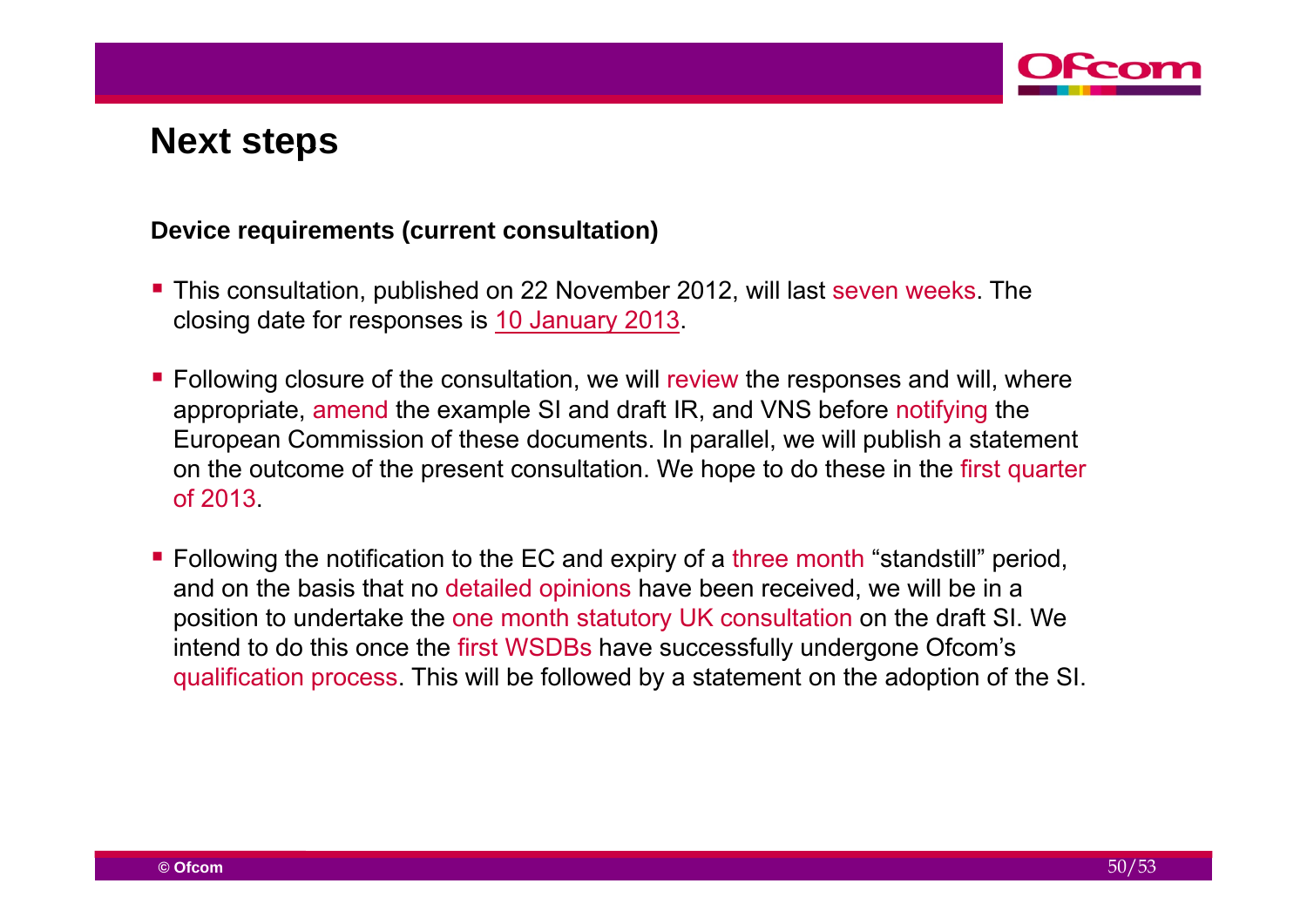

#### **Database requirements and qualification**

- We are still developing the details of the WSDB requirements and translating these requirements into a draft database contract for WSDBs and Ofcom.
- **Once the work has sufficiently progressed we will publish the WSDB requirements** and a draft contract. We expect this to happen in the first half of 2013. We will then discuss these with stakeholders through a series of workshops.
- We are also considering holding an end to end trial to test the interoperability of Ofcom systems, WSDBs and devices, and to help us fine tune the contract.
- **Once we are confident that the draft contract addresses all required aspects of the** relationship, in particular when it comes to dealing with interference, we expect to start the process of entering into contracts with WSDB providers and carrying out the assessment of the WSDBs' compliance with the qualification requirements.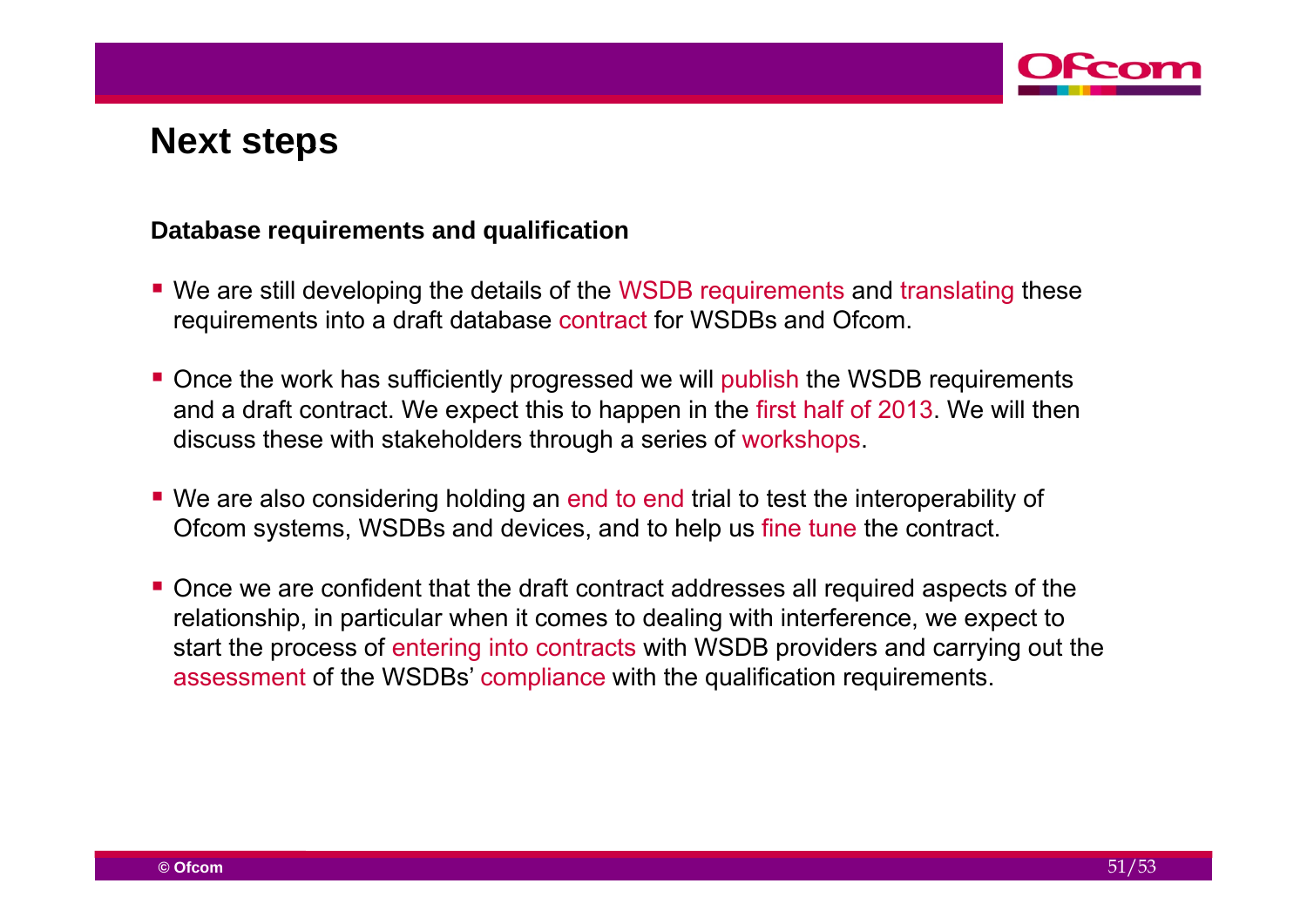

#### **Co-existence with incumbent services**

- We have engaged with stakeholders on the technical parameters for co-existence between WSDs and incumbent users.
- We have not yet decided on the parameter values.
- We intend to publish a consultation document to summarise our proposals in the first half of 2013.
- We will also include in that consultation the proposed role of Ofcom in quantifying the TVWS availability across the UK subject to the defined co-existence criteria.